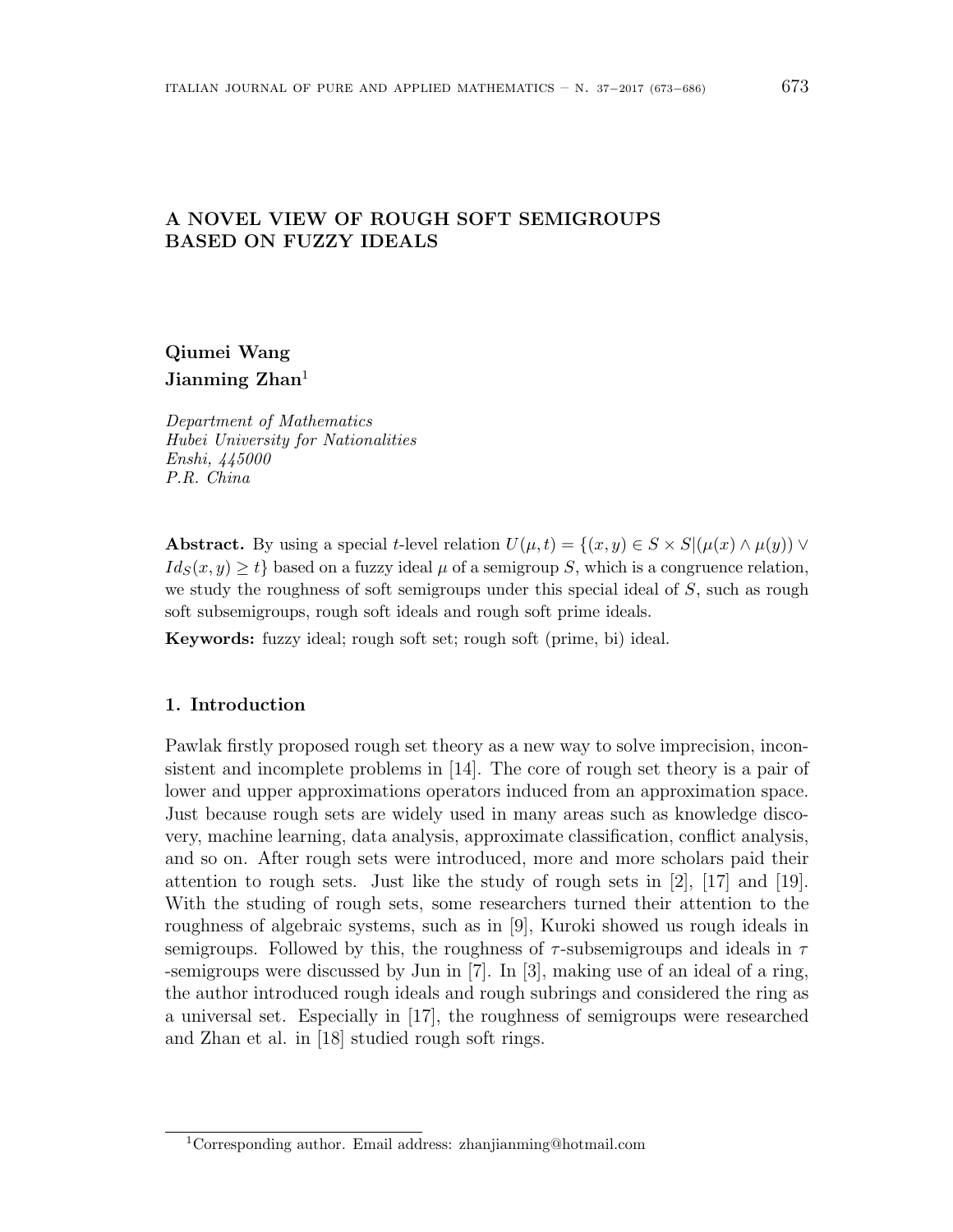Molodtsov firstly put forward soft sets in 1999 in [11], which were mainly used to solve the uncertainty and vagueness problems. Since Molodtsov in [11] proposed soft sets, the applications of soft sets were widely used, such as smoothness of functions, game theory, operations research, Rlemann-integration, Perron integration, probability, theory of measurement and so on. As a new mathematical branch, soft sets were researched by more and more researchers. With the help of rough sets of Pawlak [14], Maji et al. [13], defined a parameter set over soft sets, and gave the decision making problems of soft sets at the same time. Kong et al. [10] presented a new definition of the parameter reduction. Maji et al. in [12] gave a theoretical study on soft sets. Since then, the study of soft sets theories begun to build over algebraic structure increasingly in recent years. And then in  $[1]$ , Aktaş and Cağman firstly put up the definitions of soft groups. They also showed us the relations between soft sets and fuzzy sets ang rough sets. Jun in [8], introduced the soft BCK/BCI-algebras and soft subalgebras. Jun in [7] put forward roughness of gamma-subsemigroups/ideals in gamma-subsemigroups. In [5], Feng et al. gave a study of soft semirings over soft sets theory, and then obtained some relevant conclusions. And in [4], Feng et al. introduced soft relations over semigroups, Shabir et al. researched soft ternary semigroups in [15]. As we all know, soft set is a new way to deal with decision-making problems.

In [11] and [14], as we all know, rough sets and soft sets are all the tools which can solve uncertainty and vagueness problems. And we know, a soft set (*F, A*) can be regarded as a parameterized family of subsets of universe *U*, which gives an approximation (soft) description of the objects in *U*. As pointed in [11], for any parameter  $\epsilon \in A$ , the subset  $F(\epsilon) \subseteq U$  may be considered as the set of  $\epsilon$ -approximation elements in the soft set  $(F, A)$ . As a set, soft sets also have the rough approximations. So we realized that we can combine the rough sets and soft sets and research their properties. Just like in [6], Feng et al. told us a new tentative approach that applied fuzzy sets and rough sets to soft sets. And in the following researches, Zhan in [20] showed us that the roughness of soft hemirings and obtained the rough soft hemirings based on equivalence relation *ρ*, and got some related properties and conclusions. It is no doubt that an equivalence relation is essential in any rough sets, so in Zhan et al. in [21] made use of a strong *h*-ideal as the equivalence relation and got the rough soft hemirings, especially gave us the applications of rough soft hemirings in decision making. It is clearly that the *t*-level relation  $U(\mu, t)$  of a fuzzy ideal  $\mu$  is a congruence relation.

As a special algebraic structure, a semigroup has many good properties. Since 1950, the studies of finite semigroups are especially important in theoretical computer science, just because there is a natural connection between finite semigroups and finite automaton. Also we can combine semigroups with rough sets or soft sets, just like in [17], Xiao et al. gave us rough prime ideals and rough fuzzy prime ideals in semigroups. And in [22], Zhan et al. made use of the fuzzy ideal as the congruence relation and defined the rough *n*-ary semigroups, and then got some conclusions and properties. Recently, Wang and Zhan [16] defined a *t*-level relation  $U(\mu, t)$  of a fuzzy ideal  $\mu$  in a semigroups S and proved that it is a congruence relation.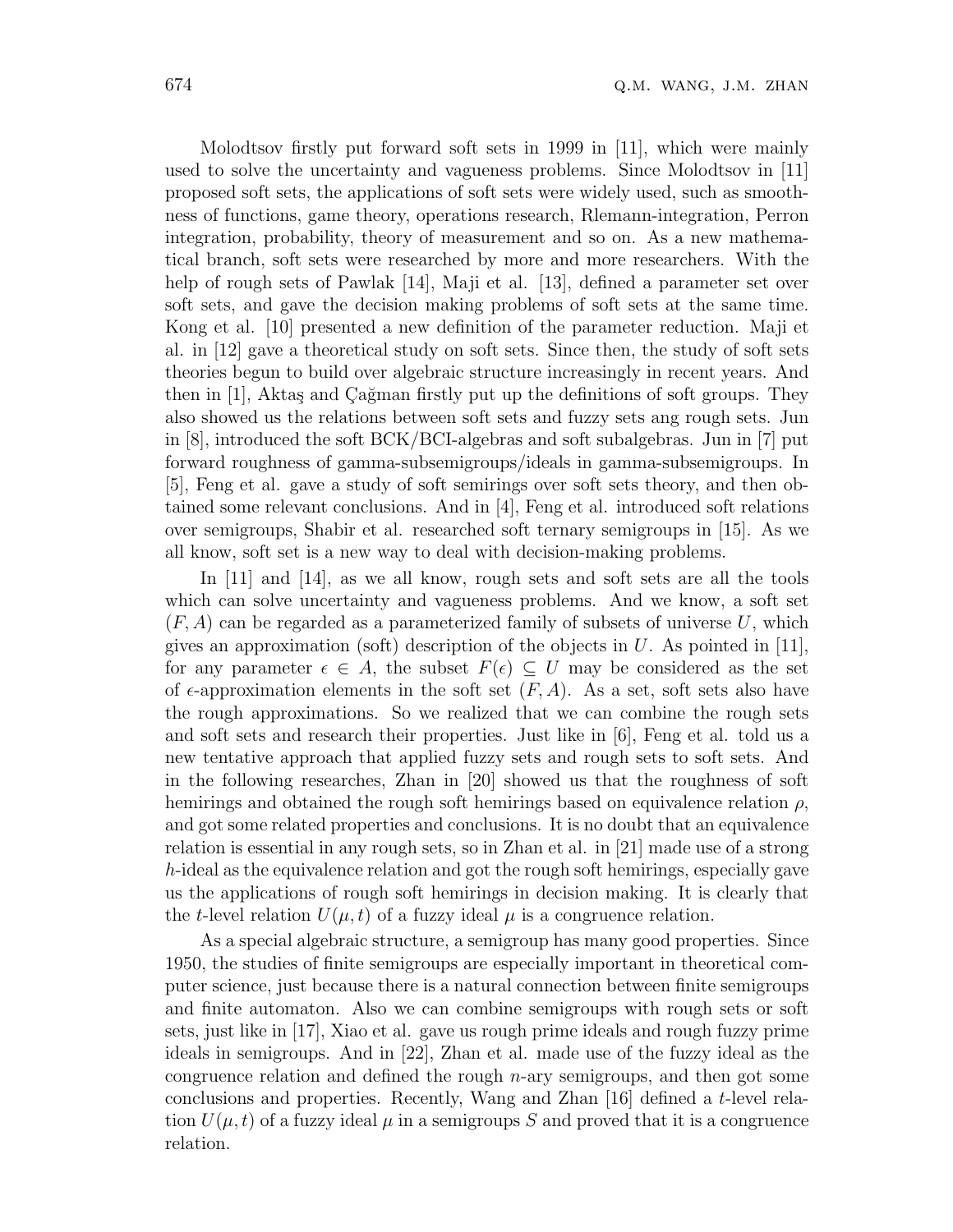In this paper, we study the rough soft semigroups in four parts. Firstly, we recall some basic notions which are needed in this paper in Section 2. And then we define the rough soft semigroups over fuzzy ideals in Section 3. Finally, we research the rough structure of soft semigroups over fuzzy ideals and study some relative properties in Section 4.

### **2. Preliminaries**

In this section, some basic notions such as semigroups, rough sets, soft sets and so on, are briefly described.

#### **2.1. Semigroups**

A semigroup *S* is a nonempty set with a binary operation "*·*" such that

- (i)  $a \cdot b \in S$ , for all  $a, b \in S$ ;
- (ii)  $(a \cdot b) \cdot c = a \cdot (b \cdot c)$ , for all  $a, b, c \in S$ .

A subset *A* of *S* is called a subsemigroup if *A* is closed under "*·*"; *A* is called a left (right) ideal if *A* is closed under "<sup>\*</sup>" and  $SA \subseteq A(AS \subseteq A)$ ; If *A* is not only a left ideal but also is a right ideal, then it is an ideal; A ideal *A* is called a prime ideal if  $a \cdot b \in A$  implies  $a \in A$  or  $b \in A$ , for all  $a, b \in A$ ; A nonempty subsemigroup *T* of *S* is called a bi-ideal if  $TST \subseteq T$ .

A fuzzy set  $\mu$  of *S* is called a fuzzy subsemigroup if it satisfies  $\mu(x \cdot y)$ *µ*(*x*)*∧* $\mu$ (*y*);  $\mu$  is called a fuzzy left (right) ideal if it satisfies  $(1)\mu(x \cdot y) \geq \mu(x) \wedge \mu(y)$  $(2)\mu(x \cdot y) \ge \mu(y)$   $(\mu(x \cdot y) \ge \mu(x))$ , for all  $x, y \in S$ ;  $\mu$  is called a fuzzy ideal if it is not only a fuzzy left ideal but also is a fuzzy right ideal.

## **2.2. Soft sets**

**Definition 2.1** [11] A pair  $(F, A)$  is called a soft set over *U*, where  $A \subseteq E$  and  $F: A \to P(U)$  is a set-valued mapping.

**Definition 2.2** [21] Let  $\mathfrak{S} = (F, A)$  and  $\mathfrak{T} = (G, B)$  be two soft sets over a common semigroup. Then the "multiplication" of  $\mathfrak{S}$  and  $\mathfrak{T}$ , denoted by  $\mathfrak{S} \cdot \mathfrak{T} =$  $(F, A) \cdot (G, B) = (H, A \times B)$ , where  $H(x, y) = F(x) \cdot G(y)$  for all  $(x, y) \in A \times B$ .

**Definition 2.3** Let (*F, A*) be a soft set over *S*. Then

- (1) (*F, A*) is called a soft semigroup over *S* if *F*(*x*) is a semigroup of *S* for all  $x \in \text{Supp}(F, A).$
- (2) (*F, A*) is called an idealistic soft semigroup if *F*(*x*) is an ideal of *S* for all  $x \in \text{Supp}(F, A).$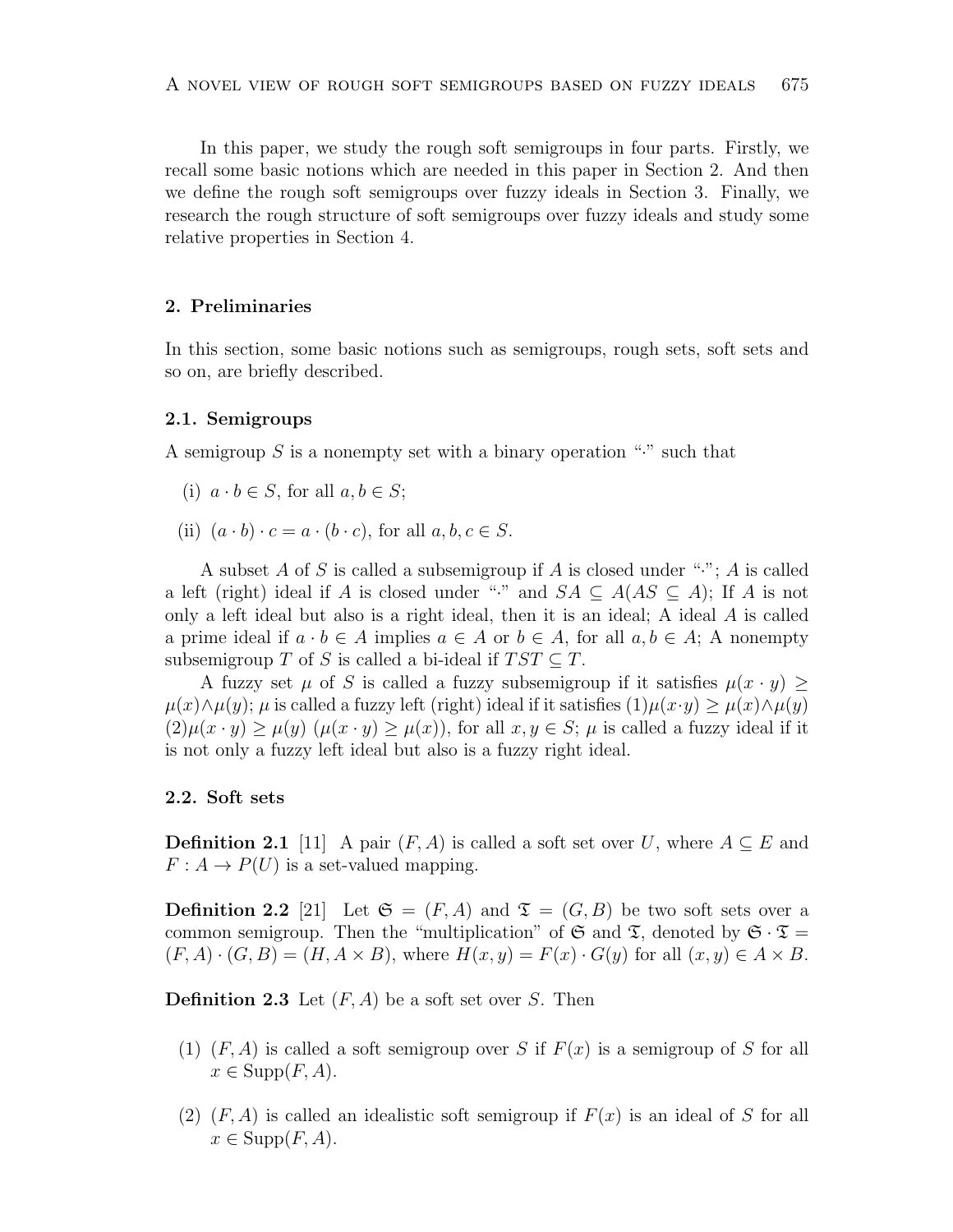- (3) (*F, A*) is called a prime idealistic soft semigroup if *F*(*x*) is a prime ideal of *S* for all  $x \in \text{Supp}(F, A)$ .
- (4) (*F, A*) is called a bi-idealistic soft semigroup if *F*(*x*) is a bi-ideal of *S* for all  $x \in \text{Supp}(F, A).$

### **2.3. Rough sets**

**Definition 2.4** [14] Let  $\rho$  be an equivalence relation on the universe U,  $(U, \rho)$  be a Pawlak approximation space. A subset  $A \subseteq U$  is called definable if  $\rho(A) = \overline{\rho}(A)$ , otherwise, *U* is a rough set, where

$$
\rho(A) = \{ x \in U : [x]_{\rho} \subseteq A \},\
$$

and

$$
\overline{\rho}(A) = \{ x \in U : [x]_{\rho} \cap A \neq \emptyset \}.
$$

**Definition 2.5** [6] Let  $(U, \rho)$  be a Pawlak approximation space and  $\mathfrak{S} = (F, A)$ a soft set over *U*. The lower and upper rough approximations of  $\mathfrak{S} = (F, A)$  w.r.t.  $(U, \rho)$  are denoted by  $\rho(\mathfrak{S}) = (\underline{F}, A)$ , and  $\overline{\rho}(\mathfrak{S}) = (F, A)$ , which are soft sets over *U* with

$$
\underline{F}(x) = \rho(F(x)) = \{ y \in U | [y]_{\rho} \subseteq F(x) \},
$$

and

$$
\overline{F}(x) = \overline{\rho}(F(x)) = \{ y \in U | [y]_{\rho} \cap F(x) \neq \emptyset \},
$$

for all  $x \in A$ .

If  $\rho(\mathfrak{S}) = \overline{\rho}(\mathfrak{S})$ ,  $\mathfrak{S}$  is called definable; otherwise  $\mathfrak{S}$  is called a rough soft set.

#### **3. Rough soft semigroups based on fuzzy ideals**

In [16], we proved that  $U(\mu, t)$  is a congruence relation in a semigroup *S* if  $\mu$  is a fuzzy ideal of *S*. By means of this point, we study rough soft semigroups in this section. And in this paper, let *S* be a semigroup in the following.

**Definition 3.1** *[16]* Let  $\mu$  be a fuzzy ideal of *S*. For each  $t \in [0,1]$ , the set  $U(\mu, t) = \{(x, y) \in S \times S | (\mu(x) \wedge \mu(y)) \vee Id_S(x, y) \geq t\}$  is called a t-level relation of  $\mu$ .

**Lemma 3.2** [16] *Let*  $\mu$  *and*  $\nu$  *be two fuzzy ideals of S such that*  $\mu \subseteq \nu$  *and*  $t \in [0, 1]$ *. Then*  $[x]_{(\mu, t)} \subseteq [x]_{(\nu, t)}$  *for all*  $x \in S$ *.* 

For any fuzzy ideal  $\mu$ ,  $\mu(0) \geq \mu(x)$  and  $\mu(0) \leq 1$ , so when  $t \in [0, \mu(0)]$ ,  $U(\mu, t)$  is a congruence relation on *S* (see [16]). We say *x* is congruent to *y* model  $\mu$ , written  $x \equiv_t y(mod\mu)$ . If for elements  $x, y \in S$ ,  $t \in [0,1]$ ,  $(\mu(x) \wedge \mu(y)) \vee$  $Ids(x, y) \geq t$ , let  $[x]_{(\mu,t)}$  as the equivalence class of *x*. However,  $U(\mu, t)$  is not a complete congruence relation. We can only obtain a conclusion as follows.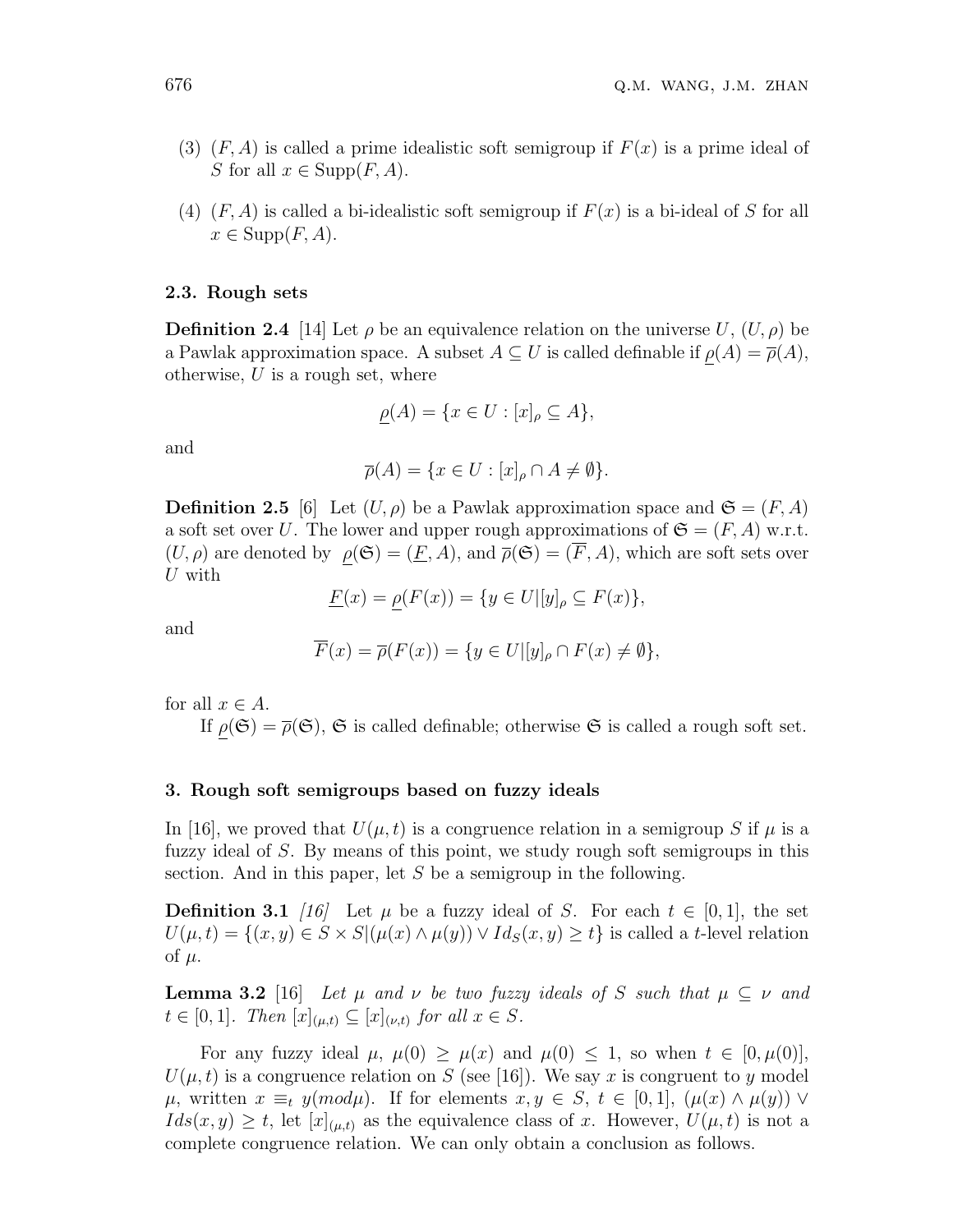**Lemma 3.3** [16] *Let µ be a fuzzy ideal of S, and*  $t \in [0,1]$ *, then*  $[x]_{(\mu,t)} \cdot [y]_{(\mu,t)} \subseteq$  $[xy]_{(\mu,t)}$ .

**Example 3.4** Let  $S = \{a, b, c, d\}$  be a semigroup with the following "<sup>\*</sup>" table.

|   | $a \quad b \quad c$                                                    |                |                  | d,               |
|---|------------------------------------------------------------------------|----------------|------------------|------------------|
|   | $\begin{array}{c cc}\n\cdot & a & b \\ \hline\nb & b & 1\n\end{array}$ |                | $\mathfrak{b}$   | d.               |
|   |                                                                        |                | $\mathfrak{b}^-$ | $\boldsymbol{d}$ |
| c | $\boldsymbol{b}$                                                       | $\overline{b}$ | $\boldsymbol{b}$ | $\overline{d}$   |
|   | $d \mid d \mid d$                                                      |                | d                | d.               |

Let  $\mu = \frac{0.3}{a} + \frac{0.5}{b} + \frac{0.1}{c} + \frac{0.8}{d}$  $\frac{dS}{dt}$  be the fuzzy set of *S* and  $t = 0.4$ , it is easy to prove  $\mu$  is a fuzzy ideal of *S*. Thus  $U(\mu; 0.4) = \{(a, a), (b, b), (c, c), (d, d), (b, d)\},$  so  $[a]_{(\mu, 0.4)} =$  ${a}, [b]_{(\mu,0.4)} = {b}, d, [c]_{(\mu,0.4)} = {c}, [d]_{(\mu,0.4)} = {b}, d. [a]_{(\mu,0.4)} \cdot [c]_{(\mu,0.4)} = {b}.$ Since  $a \cdot c = b$ , so  $[ac]_{(\mu,0.4)} = \{b,d\}$ . Obviously,  $[a]_{(\mu,0.4)} \cdot [c]_{(\mu,0.4)} \subseteq [a \cdot c]_{(\mu,0.4)}$ .

**Definition 3.5**  $U(\mu; t)$  is called a complete congruence relation if it satisfies: For any elements  $x, y \in S$ ,  $[x]_{(\mu,t)} \cdot [y]_{(\mu,t)} = [xy]_{(\mu,t)}$ .

**Example 3.6** Let  $S = \{0, a, b, c\}$  be a semigroup with the following "*·*" table.

|                | $\left( \right)$ | $\overline{a}$ | b | С             |
|----------------|------------------|----------------|---|---------------|
| 0              | 0                | $\overline{a}$ | b | $\mathcal{C}$ |
| $\overline{a}$ | $\overline{a}$   | $\it a$        | b | С             |
| b              | b                | b              | b | С             |
| Ċ              | С                | С              | С | b             |

Assume that  $\mu = \frac{0.1}{0} + \frac{0.4}{a} + \frac{0.7}{b} + \frac{0.7}{c}$  $\frac{17}{c}$  is a fuzzy set of *S* and  $t = 0.7$ , obviously,  $\mu$  is a fuzzy ideal of *S*. Thus  $U(\mu; 0.7) = \{(0,0), (a, a), (b, b), (c, c), (b, c)\},$  so  $[0]_{(\mu,0.7)} = \{0\}, [a]_{(\mu,0.7)} = \{a\}, [b]_{(\mu,0.7)} = \{b,c\}, [c]_{(\mu,0.7)} = \{b,c\}.$  Obviously, we can easily check  $U(\mu; t)$  is a complete congruence relation.

Let  $\mu$  be a fuzzy ideal of *S*,  $t \in [0, 1]$ . Thus  $U(\mu; t)$  is a congruence relation. Therefore, when  $U = S$  and  $\rho$  is the above equivalence relation, then we use  $(S, \mu, t)$  instead of approximation space  $(U, \rho)$ .

**Definition 3.7** Let  $(S, \mu, t)$  be a Pawlak approximation space and  $\mathfrak{S} = (F, A)$  be a soft set over *S*. The lower and upper rough approximations of  $\mathfrak{S} = (F, A)$  with respect to  $(S, \mu, t)$  are denoted by:  $\underline{U}(\mu, t, \mathfrak{S}) = (\underline{F}_{\mu}, A)$  and  $U(\mu, t, \mathfrak{S}) = (F_{\mu}, A)$ , which are soft sets over *S* with  $\underline{F}_{\mu}(x) = \underline{U}(\mu, t, F(x)) = \{y \in S | [y]_{(\mu, t)} \subseteq F(x)\}\$ and  $\overline{F}_{\mu}(x) = \overline{U}(\mu, t, F(x)) = \{y \in S | [y]_{(\mu, t)} \cap F(x) \neq \emptyset\}$ , for all  $x \in A$ .

- (i)  $U(\mu, t, \mathfrak{S}) = \overline{U}(\mu, t, \mathfrak{S}), \mathfrak{S}$  is called definable.
- (ii)  $\underline{U}(\mu, t, \mathfrak{S}) \neq \overline{U}(\mu, t, \mathfrak{S}), \underline{U}(\mu, t, \mathfrak{S})(\overline{U}(\mu, t, \mathfrak{S}))$  is called a lower (upper) rough soft set. Moreover,  $\mathfrak S$  is called a rough soft set.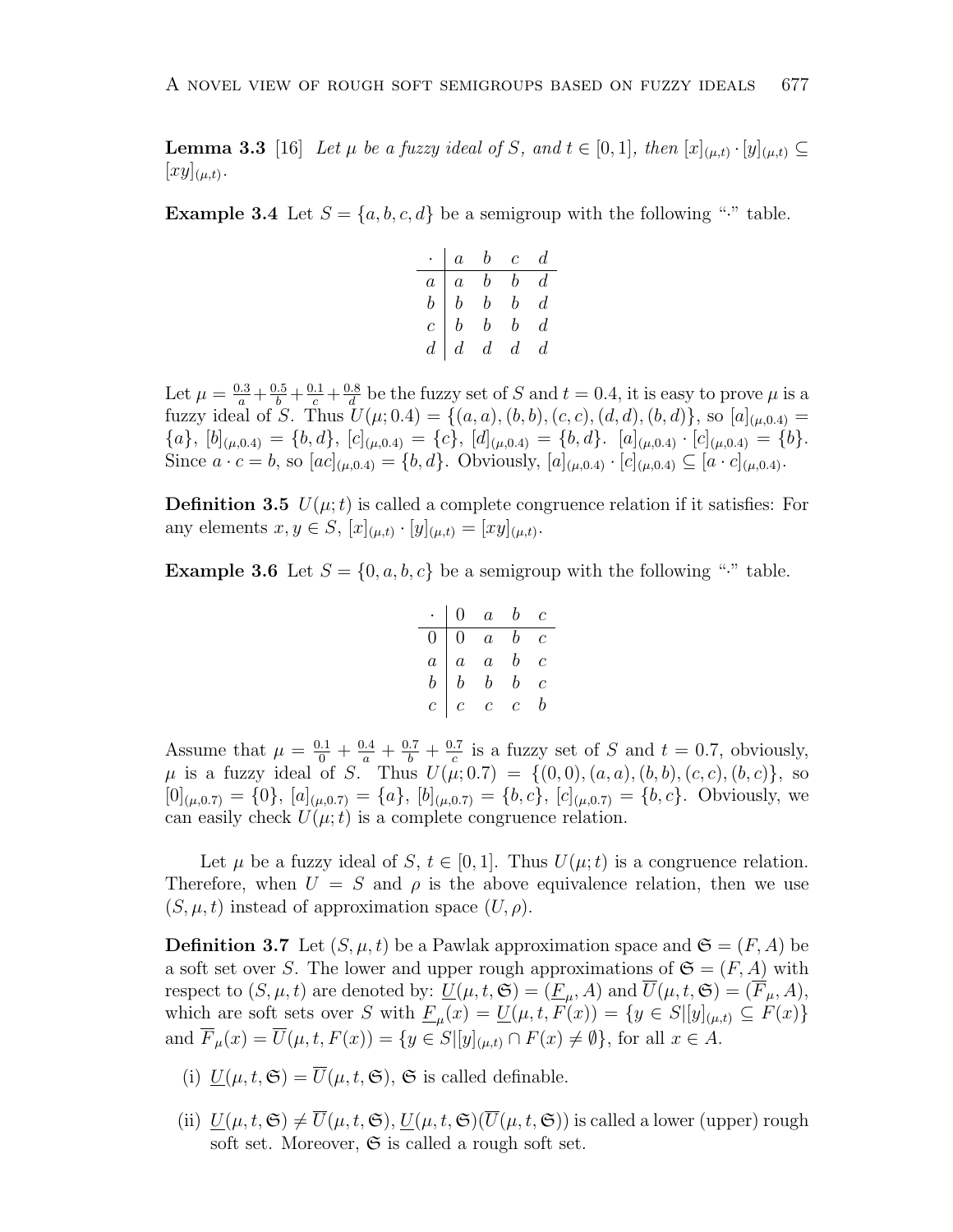**Example 3.8** Based on Example 3.4, then we have  $[a]_{(\mu,0.4)} = \{a\}$ ,  $[b]_{(\mu,0.4)} =$  ${b, d}$ ,  ${c|_{(\mu,0.4)}} = {c}$ ,  ${d|_{(\mu,0.4)}} = {b, d}$ . Define a soft set  $\mathfrak{S} = (F, A)$  over *S*. Let  $A = \{x_1, x_2\}$ , where  $F(x_1) = \{a, b\}$ ,  $F(x_2) = \{c, d\}$ , obviously,  $\underline{F}_{\mu}(x_1) = \{a\}$ ,  $\underline{F}_{\mu}(x_2) = \{c\}, F_{\mu}(x_1) = \{a, b, d\}, F_{\mu}(x_2) = \{a, b, d\}.$  Thus,  $\mathfrak{S}$  is a rough soft set.

The following two theorems are straightforward and we omit the proofs.

**Theorem 3.9** Let  $\mu$  be a fuzzy ideal of  $S$  and  $\mathfrak{S} = (F, A)$  be a soft set over  $S$ . *Then we have:*

- $(U|U(\mu, t, \mathfrak{S}) \subseteq \mathfrak{S} \subseteq \overline{U}(\mu, t, \mathfrak{S}).$
- (2)  $U(\mu, t, U(\mu, t, \mathfrak{S})) = U(\mu, t, \mathfrak{S}).$
- (3)  $\overline{U}(\mu, t, \overline{U}(\mu, t, \mathfrak{S})) = \overline{U}(\mu, t, \mathfrak{S}).$
- (4)  $\overline{U}(\mu, t, U(\mu, t, \mathfrak{S})) = U(\mu, t, \mathfrak{S}).$
- (5)  $U(\mu, t, \overline{U}(\mu, t, \mathfrak{S})) = \overline{U}(\mu, t, \mathfrak{S}).$
- (6)  $\underline{U}(\mu, t, \mathfrak{S}) = (\overline{U}(\mu, t, \mathfrak{S})^r)^r$ .
- (7)  $\overline{U}(\mu, t, \mathfrak{S}) = (\underline{U}(\mu, t, \mathfrak{S})^r)^r$ .

**Theorem 3.10** Let  $\mu$  be a fuzzy ideal of S and  $\mathfrak{S} = (F, A)$  and  $\mathfrak{T} = (G, B)$  be *soft sets over S. Then we have:*

- $(U(1) \underline{U}(\mu, t, \mathfrak{S} \mathfrak{m} \mathfrak{T}) = \underline{U}(\mu, t, \mathfrak{S}) \mathfrak{m} U(\mu, t, \mathfrak{T}).$
- $U(2)$   $U(\mu, t, \mathfrak{S} \sqcap_{\varepsilon} \mathfrak{T}) = U(\mu, t, \mathfrak{S}) \sqcap_{\varepsilon} U(\mu, t, \mathfrak{T}).$
- $(\overline{3}) \ \overline{U}(\mu, t, \mathfrak{S} \cap \mathfrak{T}) \subset \overline{U}(\mu, t, \mathfrak{S}) \cap \overline{U}(\mu, t, \mathfrak{T}).$
- $\overline{U}(u, t, \mathfrak{S} \sqcap_{\varepsilon} \mathfrak{T}) \subset \overline{U}(u, t, \mathfrak{S}) \sqcap_{\varepsilon} \overline{U}(u, t, \mathfrak{T})$ .
- (5)  $U(\mu, t, \mathfrak{S} \cup_R \mathfrak{T}) \supset U(\mu, t, \mathfrak{S}) \cup_R U(\mu, t, \mathfrak{T})$ .
- $U(0, t, \mathfrak{S} \tilde{\cup} \mathfrak{T}) \supseteq U(\mu, t, \mathfrak{S}) \tilde{\cup} U(\mu, t, \mathfrak{T}).$
- $(\mathcal{T}) \ \overline{U}(\mu, t, \mathfrak{S} \cup_R \mathfrak{T}) = \overline{U}(\mu, t, \mathfrak{S}) \cup_R \overline{U}(\mu, t, \mathfrak{T}).$
- $(\mathcal{S}) \ \overline{U}(\mu, t, \mathfrak{S} \tilde{\cup} \mathfrak{T}) = \overline{U}(\mu, t, \mathfrak{S}) \tilde{\cup} \overline{U}(\mu, t, \mathfrak{T}).$
- $(9)$   $\mathfrak{S} \subset \mathfrak{T} \Rightarrow U(\mu, t, \mathfrak{S}) \subset U(\mu, t, \mathfrak{T}), \overline{U}(\mu, t, \mathfrak{S}) \subset \overline{U}(\mu, t, \mathfrak{T}).$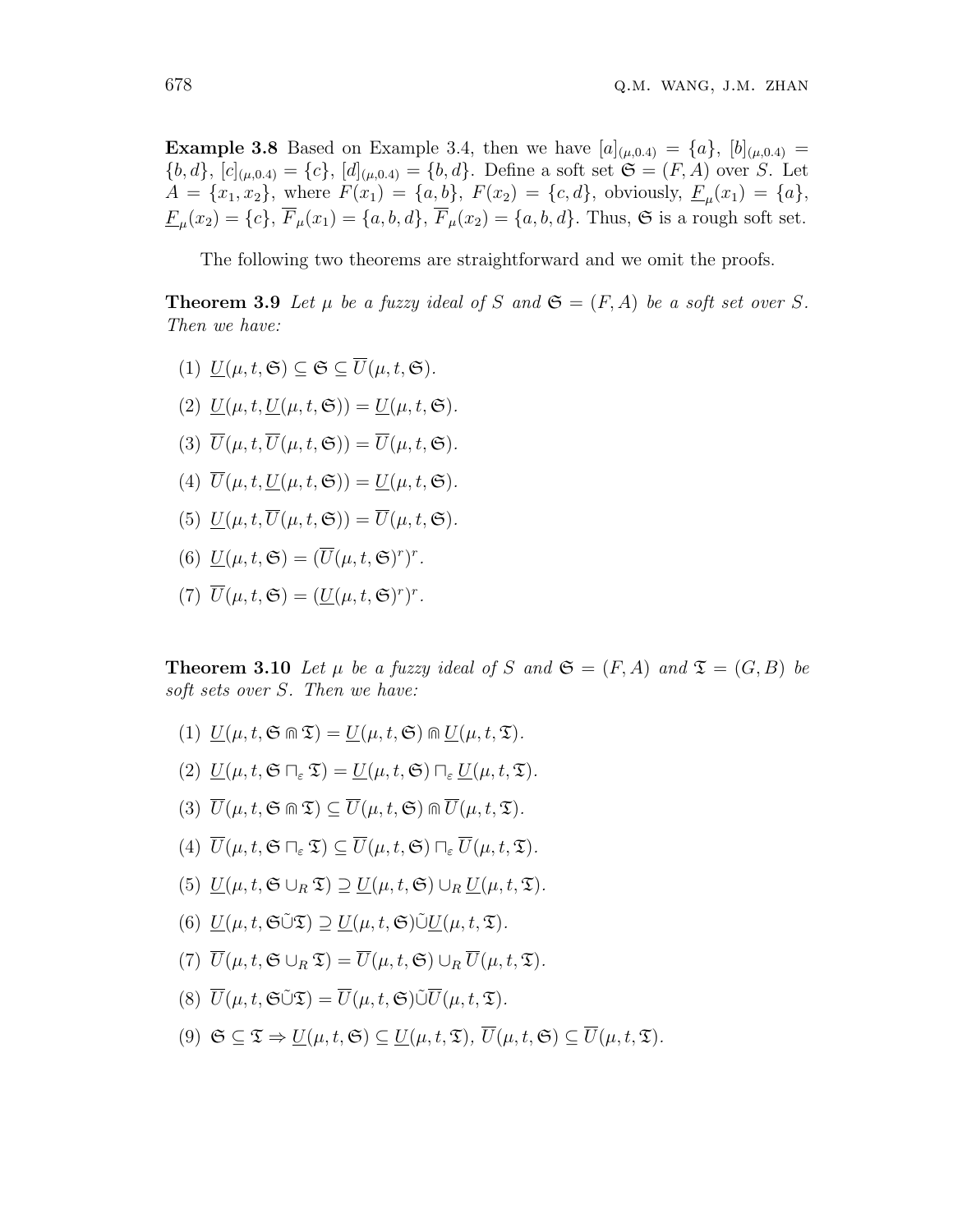**Proposition 3.11** Let  $\mathfrak{S} = (F, A)$  and  $\mathfrak{T} = (G, B)$  be two non-null soft sets over *S, µ be a fuzzy ideal of S. Then*

$$
\overline{U}(\mu, t, \mathfrak{S}) \cdot \overline{U}(\mu, t, \mathfrak{T}) \subseteq \overline{U}(\mu, t, \mathfrak{S} \cdot \mathfrak{T}).
$$

**Proof.** For any  $a \in Supp(F, A), b \in Supp(G, B)$ . Let  $m \in \overline{U}(\mu, t, F(x))$ .  $\overline{U}(\mu, t, G(y))$ . There exists  $a_i \in \overline{U}(\mu, t, F(x))$ ,  $b_i \in \overline{U}(\mu, t, G(y))$  such that  $m =$  $a_i b_i$ , so  $[a_i]_{(\mu,t)} \cap F(x) \neq \emptyset$  and  $[b_i]_{(\mu,t)} \cap G(y) \neq \emptyset$ . Now let  $x_i \in [a_i]_{(\mu,t)} \cap F(x)$ ,  $y_i \in [b_i]_{(\mu,t)} \cap G(y)$ , then  $(x_i, a_i) \in U(\mu, t)$  and  $(y_i, b_i) \in U(\mu, t)$ . As  $U(\mu, t)$  is a congruence relation, so  $(x_i y_i, a_i b_i) \in U(\mu, t)$ . Since  $x_i y_i \in F(x) \cdot G(y)$ , Therefore  $[a_i b_i]_{(\mu,t)} \cap F(x) \cdot G(y) \neq \emptyset$ , that is  $[m]_{(\mu,t)} \cap F(x) \cdot G(y) \neq \emptyset$ . This means  $m \in$  $\overline{U}(\mu, t, F(x)G(y))$  and  $\overline{U}(\mu, t, \mathfrak{S}) \cdot \overline{U}(\mu, t, \mathfrak{S}) \subseteq \overline{U}(\mu, t, \mathfrak{S} \cdot \mathfrak{D}).$ 

The following example shows that the converse of Proposition 3.11 is not true.

**Example 3.12** Let  $S = \{a, b, c, d\}$  be a semigroup with the following "*'*" table.

|                  | $\overline{a}$   | $\boldsymbol{b}$  | $\mathcal{C}$    | d              |
|------------------|------------------|-------------------|------------------|----------------|
| $\boldsymbol{a}$ | $\boldsymbol{a}$ | $\boldsymbol{a}$  | $\overline{a}$   | $\it d$        |
| $\boldsymbol{b}$ | $\boldsymbol{a}$ | $\boldsymbol{b}$  | $\overline{a}$   | $\overline{d}$ |
| $\overline{c}$   | $\overline{a}$   | $\overline{a}$    | $\boldsymbol{c}$ | $\it d$        |
| $\overline{d}$   | d                | $d_{\mathcal{A}}$ | d                | d              |

Let  $\mu = \frac{0.5}{a} + \frac{0.3}{b} + \frac{0.1}{c} + \frac{0.8}{d}$  $\frac{0.8}{d}$  be a fuzzy set of *S*,  $\mu$  is a fuzzy ideal of *S*. Let  $t = 0.3$ , then  $[a]_{(\mu,0.3)} = [b]_{(\mu,0.3)} = [d]_{(\mu,0.3)} = \{a,b,d\}, [c]_{(\mu,0.3)} = \{c\}.$  Obviously,  $U(\mu;t)$  is a congruence relation. Then we define two soft sets  $\mathfrak{S} = (F, A)$  and  $\mathfrak{T} = (G, B)$ over *S*, where  $F(e_1) = \{a, c\}$ ,  $F(e_2) = \{b, c\}$  and  $G(e_3) = \{a, b, d\}$ . Then  $\overline{U}(\mu, t, F(e_1)) = \{a, b, c, d\}, \overline{U}(\mu, t, F(e_2)) = \{a, b, c, d\}, \overline{U}(\mu, t, G(e_3)) = \{a, b, d\}.$ Thus  $\overline{U}(\mu, t, F(e_1)) \cdot \overline{U}(\mu, t, G(e_3)) = \{a, b, d\}, \ \overline{U}(\mu, t, F(e_2)) \cdot \overline{U}(\mu, t, G(e_3)) =$  ${a, b, d}$ . On the other hand,  $\overline{U}(\mu, t, F(e_1) \cdot G(e_3)) = {a, b, d}$ ,  $\overline{U}(\mu, t, F(e_2) \cdot G(e_4)) = {a, b, d}$  $G(e_3)$  =  $\{a, b, c, d\}$ . Therefore, obviously,  $\overline{U}(\mu, t, F(e_2)) \cdot \overline{U}(\mu, t, G(e_3)) \subseteq$  $\overline{U}(\mu, t, F(e_2) \cdot G(e_3))$ . Hence,  $\overline{U}(\mu, t, \mathfrak{S}) \cdot \overline{U}(\mu, t, \mathfrak{S}) \subsetneq \overline{U}(\mu, t, \mathfrak{S} \cdot \mathfrak{S})$ .

**Proposition 3.13** Let  $\mathfrak{S} = (F, A)$  and  $\mathfrak{T} = (G, B)$  be two non-null soft sets over *S*,  $\mu$  *be a fuzzy ideal of S*,  $U(\mu, t)$  *be a complete congruence relation. Then* 

$$
\overline{U}(\mu, t, \mathfrak{S}) \cdot \overline{U}(\mu, t, \mathfrak{T}) = \overline{U}(\mu, t, \mathfrak{S} \cdot \mathfrak{T}).
$$

**Proof.** Firstly, from Proposition 3.11, we have  $\overline{U}(\mu, t, \mathfrak{S}) \cdot \overline{U}(\mu, t, \mathfrak{T}) \subseteq \overline{U}(\mu, t, \mathfrak{S} \cdot \mathfrak{T})$ . So we only prove  $\overline{U}(\mu, t, \mathfrak{S}) \cdot \overline{U}(\mu, t, \mathfrak{S}) \supseteq \overline{U}(\mu, t, \mathfrak{S} \cdot \mathfrak{D})$ . For any  $a \in \text{Supp}(F, A)$ ,  $b \in Supp(G, B)$ . Let  $m \in \overline{U}(\mu, t, \mathfrak{S} \cdot \mathfrak{D})$ , then  $[m]_{(\mu,t)} \cap F(x)G(y) \neq \emptyset$ , that is, there exists  $n \in [m]_{(\mu,t)}$  and  $n \in F(x) \cdot G(y)$  such that  $n = a_i b_i$ , for  $a_i \in F(x)$ ,  $b_i \in G(y)$ and  $m \in [n]_{(\mu,t)} = [a_i b_i]_{(\mu,t)} = [a_i]_{(\mu,t)} \cdot [b_i]_{(\mu,t)}$ . Since  $U(\mu, t)$  is a complete congruence relation, then there exists  $x_i \in [a_i]_{(\mu,t)}$  and  $y_i \in [b_i]_{(\mu,t)}$  such that  $m = x_i y_i$ , hence  $a_i \in [x_i]_{(\mu,t)} \cap F(x)$  and  $b_i \in [x_i]_{(\mu,t)} \cap G(y)$ , therefore  $m \in U(F(x)) \cdot U(G(y))$ , so  $U(\mu, t, \mathfrak{S}) \cdot U(\mu, t, \mathfrak{T}) = U(\mu, t, \mathfrak{S} \cdot \mathfrak{T}).$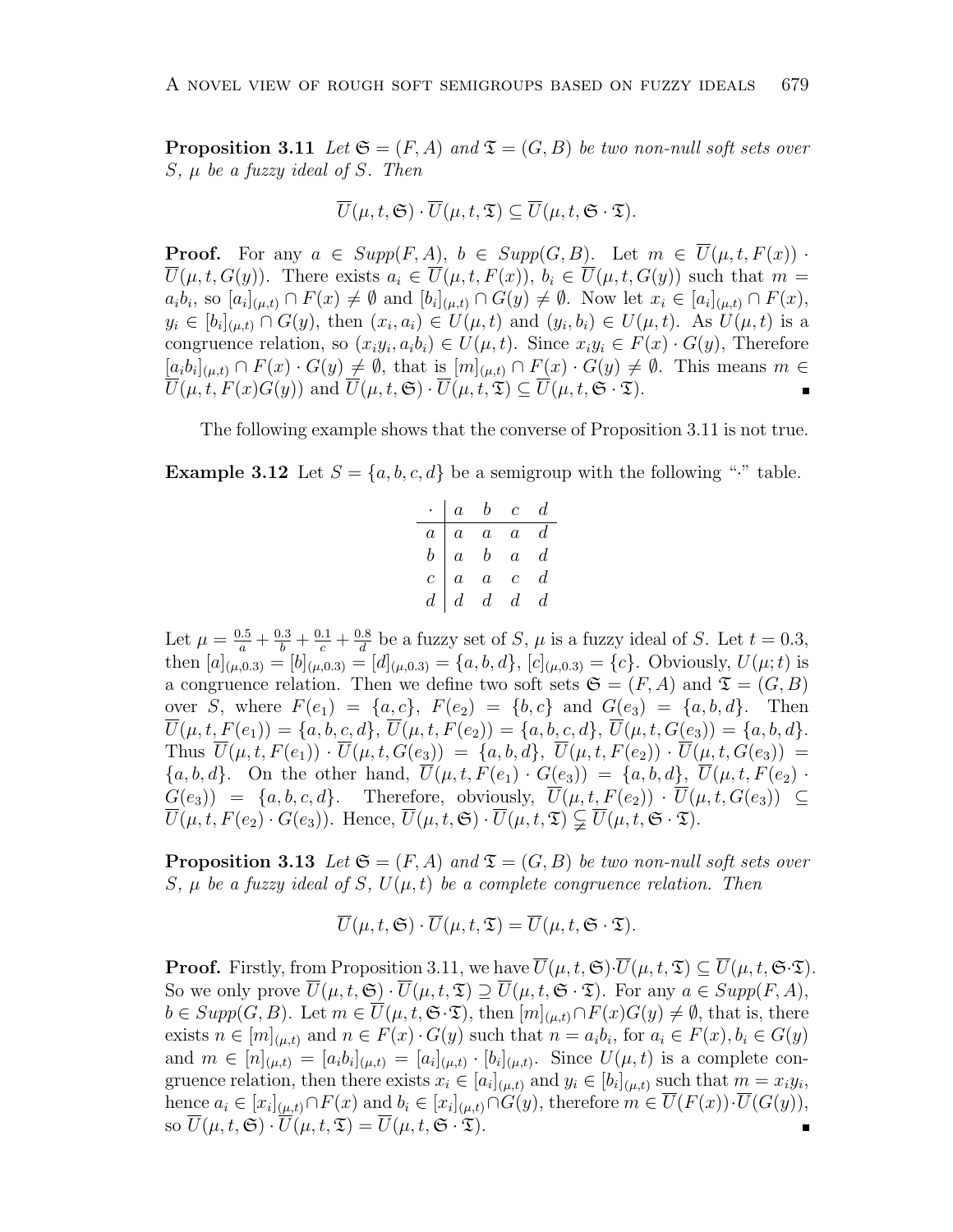**Example 3.14** Let  $S = \{a, b, c, d\}$  be a semigroup with the following "" table:

|                  | $\boldsymbol{a}$ | $\bm{b}$         | $\overline{c}$ | $\boldsymbol{d}$ |
|------------------|------------------|------------------|----------------|------------------|
| $\boldsymbol{a}$ | $\boldsymbol{a}$ | $\boldsymbol{a}$ | $\overline{a}$ | $\it d$          |
| $\boldsymbol{b}$ | $\overline{a}$   | $\boldsymbol{b}$ | $\overline{a}$ | $\boldsymbol{d}$ |
| $\overline{c}$   | $\overline{a}$   | $\overline{a}$   | $\overline{c}$ | d                |
| $\overline{d}$   | $\boldsymbol{d}$ | $\boldsymbol{d}$ | $d_{-}$        | d                |

Assume that  $\mu = \frac{0.6}{a} + \frac{0.4}{b} + \frac{0.1}{c} + \frac{0.9}{d}$  $\frac{d}{dt}$  is a fuzzy set of *S* and  $t = 0.5$ ,  $\mu$  is a fuzzy ideal of *S*, then we have  $U(\mu; 0.5) = \{(a, a), (b, b), (c, c), (d, d), (a, d)\}$ , so we have  $[a]_{(\mu,0.5)} = [d]_{(\mu,0.5)} = \{a,d\}, [b]_{(\mu,0.5)} = \{b\}, [c]_{(\mu,0.5)} = \{c\}.$  Obviously,  $U(\mu; t)$  is a complete congruence relation.

Let  $\mathfrak{S} = (F, A)$  and  $\mathfrak{T} = (G, B)$  be two soft sets over *S*, where  $A =$  $\{e_1, e_2\}, B = \{e_3\}, G(e_3) = \{b, c, d\}.$  And  $F(e_1) = \{a, b, c\}, F(e_2) = \{b, d\}$  and  $G(e_3) = \{b, c, d\}$ . Then  $\overline{U}(\mu, t, F(e_1)) = \{a, b, c, d\}$ ,  $\overline{U}(\mu, t, F(e_2)) = \{a, b, d\}$ ,  $\overline{U}(\mu, t, G(e_3)) = \{a, b, c, d\}$ . Thus  $\overline{U}(\mu, t, F(e_1)) \cdot \overline{U}(\mu, t, G(e_3)) = \{a, b, c, d\}$ ,  $\overline{U}(\mu, t, F(e_2)) \cdot \overline{U}(\mu, t, G(e_3)) = \{a, b, d\}.$   $\overline{U}(\mu, t, F(e_1) \cdot G(e_3)) = \{a, b, c, d\},$  $\overline{U}(\mu, t, F(e_2) \cdot G(e_3)) = \{a, b, d\}.$  So  $\overline{U}(\mu, t, F(e_1)) \cdot \overline{U}(\mu, t, G(e_3)) = \overline{U}(\mu, t, F(e_1))$  $G(e_3), \overline{U}(\mu, t, F(e_2)) \cdot \overline{U}(\mu, t, G(e_3)) = \overline{U}(\mu, t, F(e_2) \cdot G(e_3)).$  Therefore, we know Proposition 3.13 is proper.

**Proposition 3.15** *Let*  $\mathfrak{S} = (F, A)$  *and*  $\mathfrak{T} = (G, B)$  *be two non-null soft sets over S*,  $\mu$  *be a fuzzy ideal of S and*  $U(\mu, t)$  *be a complete congruence relation. Then* 

$$
\underline{U}(\mu, t, \mathfrak{S}) \cdot \underline{U}(\mu, t, \mathfrak{T}) \subseteq \underline{U}(\mu, t, \mathfrak{S} \cdot \mathfrak{T}).
$$

**Proof.** For any  $a \in Supp(F, A), b \in Supp(G, B)$ . Let  $m \in U(\mu, t, \mathfrak{S}) \cdot U(\mu, t, \mathfrak{T})$ , then  $m = a_i b_i$  where  $a_i \in \underline{U}(\mu, t, F(x))$  and  $b_i \in \underline{U}(\mu, t, G(y))$ , that is,  $[a_i]_{(\mu, t)} \subseteq$  $F(x)$  and  $[b_i]_{(\mu,t)} \subseteq G(y)$ . So  $[m]_{(\mu,t)} = [a_i b_i]_{(\mu,t)} = [a_i]_{(\mu,t)} \cdot [b_i]_{(\mu,t)} \subseteq F(x)$ . *G*(*y*), therefore  $m \in \underline{U}(\mu, t, F(x) \cdot G(y))$ , that implies,  $\underline{U}(\mu, t, \mathfrak{S}) \cdot \underline{U}(\mu, t, \mathfrak{D}) \subseteq$  $U(\mu, t, \mathfrak{S} \cdot \mathfrak{T}).$ 

**Example 3.16** In Example 3.4, let  $\mathfrak{S} = (F, A)$  and  $\mathfrak{T} = (G, B)$  be two soft sets over *S*, where  $F(e_1) = \{a, b, c\}$ ,  $F(e_2) = \{b, d\}$ ,  $G(e_3) = \{b, c, d\}$ , thus  $U(\mu, t, F(e_1)) = \{b, c\}, \ U(\mu, t, F(e_2)) = \{b\}, \ U(\mu, t, G(e_3)) = \{b, c\}, \text{ so}$  $\underline{U}(\mu, t, F(e_1)) \cdot \underline{U}(\mu, t, G(e_3)) = \{a, b, c\}, \ \underline{U}(\mu, t, F(e_2)) \cdot \underline{U}(\mu, t, G(e_3)) = \{a, b\},\$  $U(\mu, t, F(e_1) \cdot G(e_3)) = \{a, b, c, d\}, \quad U(\mu, t, F(e_2) \cdot G(e_3)) = \{a, b, d\}, \quad \text{so}$  $\underline{U}(\mu, t, \mathfrak{S}) \cdot \underline{U}(\mu, t, \mathfrak{T}) \subsetneq \underline{U}(\mu, t, \mathfrak{S} \cdot \mathfrak{T}).$ 

#### **4. Characterizations of rough soft semigroups based on**  $U(\mu, t)$

In this section, we study the characterizations of rough soft semigroups based on  $U(\mu, t)$ .

**Proposition 4.1** *Let*  $\mu$  *and*  $\nu$  *be two fuzzy ideals of*  $S$  *and*  $t \in [0, 1]$ *.* If  $\mathfrak{S} = (F, A)$ *is a non-null soft set over S, then*

$$
\overline{U}(\mu \cap \nu, t, \mathfrak{S}) \subseteq \overline{U}(\mu, t, \mathfrak{S}) \cap \overline{U}(\nu, t, \mathfrak{S}).
$$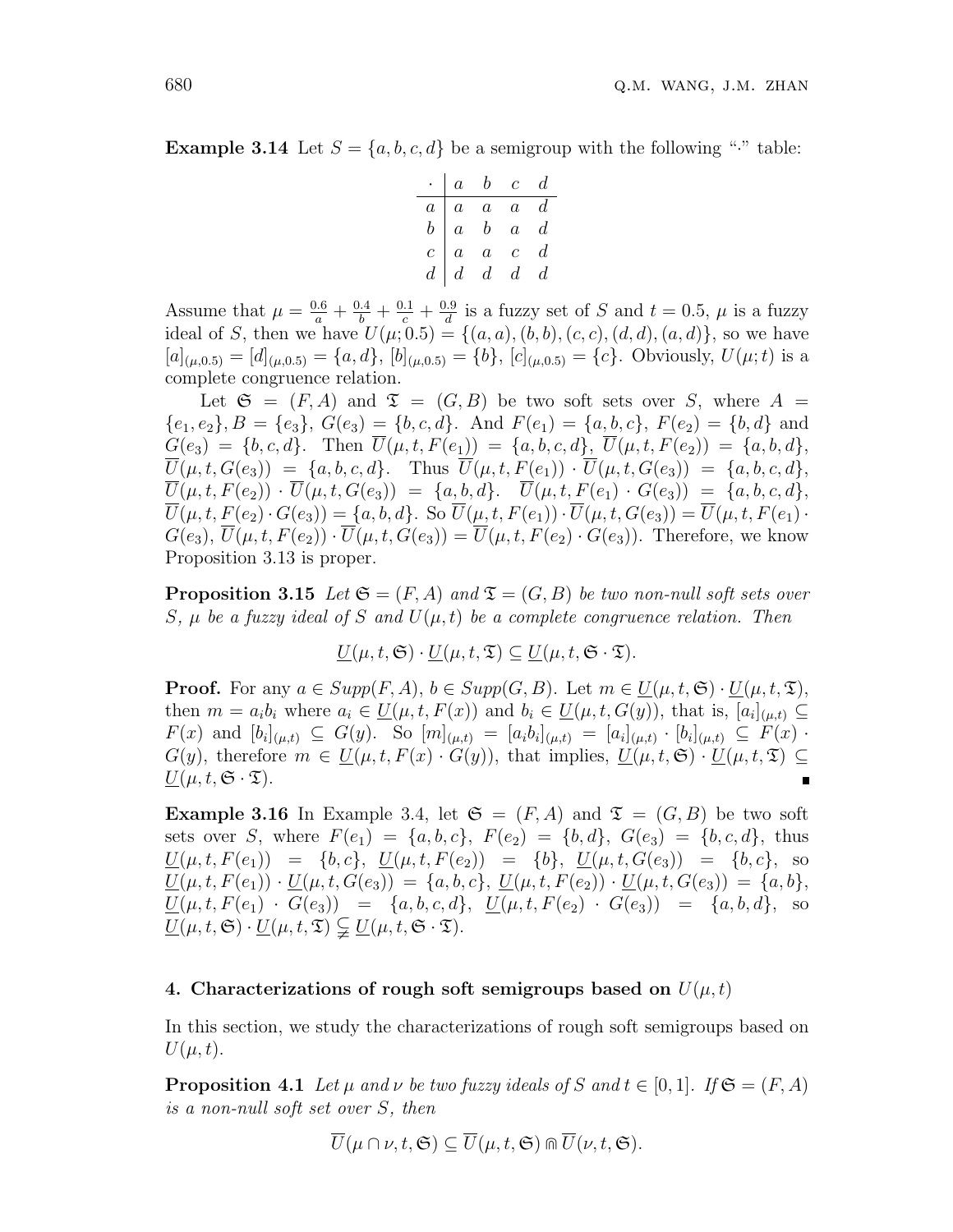**Proof.** For all  $x \in \text{Supp}(F, A)$ , let  $a \in \overline{F}_{\mu \cap \nu}(x)$ , then we have  $[a]_{(\mu \cap \nu, t)} \cap F(x) \neq \emptyset$ . So there exists  $m \in [a]_{(\mu \cap \nu,t)} \cap F(x)$ , it follows that  $(a,m) \in U(\mu \cap \nu,t)$  and  $m \in F(x)$ . This means  $((\mu \cap \nu)(a) \wedge (\mu \cap \nu)(m)) \vee Id_S(a,m) \geq t$  and  $m \in F(x)$ . If  $a = m$ , then  $a \in F(x)$  and  $a \in [a]_{(\mu,t)}$ . So  $a \in [a]_{(\mu,t)} \cap F(x)$ , that is  $a \in \overline{F}_{\mu}(x)$ . In similar way, we have  $a \in \overline{F}_\nu(x)$ . Hence  $a \in \overline{F}_\mu(x) \cap \overline{F}_\nu(x)$ . If  $a \neq m$ , then  $(\mu \cap \nu)(a) \wedge (\mu \cap \nu)(m) \geq t$  and  $m \in F(x)$ , it implies  $\mu(a) \wedge \mu(m) \geq t$  and  $\nu(a) \wedge \nu(m) \geq t$ . Thus,  $(a, m) \in U(\mu, t), (a, m) \in U(\nu, t)$  and  $m \in F(x)$ . Hence  $m \in [a]_{(\mu,t)} \cap F(x)$  and  $m \in [a]_{(\nu,t)} \cap F(x)$ . This means  $[a]_{(\mu,t)} \cap F(x) \neq \emptyset$  and  $[a]_{(\nu,t)} \cap F(x)$  $\underline{F}(x) \neq \emptyset$ , it implies  $\underline{a} \in \overline{F}_{\mu}(x)$  and  $a \in \overline{F}_{\nu}(x)$ . So  $a \in \overline{F}_{\mu}(x) \cap \overline{F}_{\nu}(x)$ . Hence  $\overline{F}_{(\mu\cap\nu)}(x) \subseteq \overline{F}_{\mu}(x) \cap \overline{F}_{\nu}(x)$ . Therefore  $\overline{U}(\mu \cap \nu, t, \mathfrak{S}) \subseteq \overline{U}(\mu, t, \mathfrak{S}) \cap \overline{U}(\nu, t, \mathfrak{S})$ . This completes the proof.

**Proposition 4.2** *Let*  $\mu$  *and*  $\nu$  *be two fuzzy ideals of*  $S$  *and*  $t \in [0,1]$ *. If*  $\mathfrak{S} = (F, A)$ *is a non-null soft set over S, then*

$$
\underline{U}(\mu, t, \mathfrak{S}) \cap \underline{U}(\nu, t, \mathfrak{S}) \subseteq \underline{U}(\mu \cap \nu, t, \mathfrak{S}).
$$

**Proof.** For all  $x \in \text{Supp}(F, A)$ , let  $a \in \underline{F}_{\mu}(x) \cap \underline{F}_{\nu}(x)$ , we have  $a \in \underline{F}_{\mu}(x)$ and  $a \in \underline{F}_{\nu}(x)$ , it implies  $[a]_{(\mu,t)} \subseteq F(x)$  and  $[a]_{(\nu,t)} \subseteq F(x)$ . By Lemma 3.2,  $[a]_{(\mu \cap \nu,t)} \subseteq [a]_{(\mu,t)} \subseteq F(x)$ , this means  $a \in \underline{F}_{\mu \cap \nu}(x)$ . Hence  $\underline{U}(\mu,t,\mathfrak{S}) \cap \underline{U}(\nu,t,\mathfrak{S}) \subseteq$  $\underline{U}(\mu \cap \nu, t, \mathfrak{S}).$ 

**Example 4.3** Let  $S = \{a, b, c, d\}$  be a semigroup in Example 3.12. Let  $\mathfrak{S} =$  $(F, A)$  be a soft set and  $\mu$  and  $\nu$  be fuzzy ideals over *S*, where  $F(e_1) = \{b, c\}$ ,  $F(e_2) = \{a, b\}, F(e_3) = \{c, d\}, \mu = \frac{0.7}{a} + \frac{0.3}{b} + \frac{0.5}{c} + \frac{0.8}{d}$  $F(e_2) = \{a, b\}, F(e_3) = \{c, d\}, \mu = \frac{0.7}{a} + \frac{0.3}{b} + \frac{0.5}{c} + \frac{0.8}{d}, \nu = \frac{0.5}{a} + \frac{0.5}{b} + \frac{0.6}{c} + \frac{0.9}{d}, \mu = 0.5, \mu \cap \nu = \frac{0.5}{a} + \frac{0.3}{b} + \frac{0.4}{c} + \frac{0.8}{d}, \text{ then we have } U(\mu, 0.5) =$  $\frac{0.9}{d}$ ,  $t = 0.5$ ,  $\mu \cap \nu = \frac{0.5}{a} + \frac{0.3}{b} + \frac{0.4}{c} + \frac{0.8}{d}$  $\frac{0.8}{d}$ , then we have  $U(\mu, 0.5)$  =  $\{[a, a], [b, b], \{c, c\}, \{d, d\}, \{a, c\}, \{a, d\}, \{c, d\}\}\$ , so  $[a]_{(\mu, 0.5)} = [c]_{(\mu, 0.5)} = [d]_{(\mu, 0.5)} =$  ${a, c, d}, [b]_{(\mu, 0.5)} = {b}. \quad U(\nu, 0.5) = {\{a, a\}, \{b, b\}, \{c, c\}, \{d, d\}, \{a, b\}, \{a, d\}, \{b, d\}}$ and  $[a]_{(\mu,0.5)} = [b]_{(\mu,0.5)} = [d]_{(\mu,0.5)} = \{a,b,d\}, [c]_{(\mu,0.5)} = \{c\}, U(\mu \cap \nu, 0.5) =$  $\{\{a,a\},\{b,b\},\{c,c\},\{d,d\},\{a,d\}\}\$ and  $[a]_{(\mu,0.5)}=[d]_{(\mu,0.5)}=[a,d], [b]_{(\mu,0.5)}=[b],$  $[C]_{(\mu,0.5)} = \{c\}$ , thus  $\overline{U}(\mu,t,F(e_1)) = \{a,b,c,d\}, \overline{U}(\mu,t,F(e_2)) = \{a,b,c,d\}$  $U(\mu, t, F(e_3)) = \{a, c, d\}$  and  $U(\mu, t, F(e_1)) = \{b\}, U(\mu, t, F(e_2)) = \{b\},\$  $\underline{U}(\mu, t, F(e_3)) = \emptyset$ ,  $\underline{U}(\nu, t, F(e_1)) = \{c\}, \underline{U}(\nu, t, F(e_2)) = \emptyset$ ,  $\underline{U}(\nu, t, F(e_3)) = \{c\}$ and  $\overline{U}(\nu, t, F(e_1)) = \{a, b, c, d\}, \overline{U}(\nu, t, F(e_2)) = \{a, b, d\}, \overline{U}(\nu, t, F(e_3)) = \{a, b, c, d\},\$  $\overline{U}(\mu \cap \nu, t, F(e_1)) = \{b, c\}, \overline{U}(\mu \cap \nu, t, F(e_2)) = \{a, b, d\}, \overline{U}(\mu \cap \nu, t, F(e_3)) = \{a, c, d\}$ and  $\underline{U}(\mu \cap \nu, t, F(e_1)) = \{b, c\}, \underline{U}(\mu \cap \nu, t, F(e_2)) = \{b\}, \underline{U}(\mu \cap \nu, t, F(e_3)) = \{c\},\$ so, obviously, we obtain  $\overline{U}(\mu \cap \nu, t, F(e_1)) \subsetneq \underline{U}(\mu, t, F(e_1)) \cap \overline{U}(\nu, t, F(e_1))$  and  $\underline{U}(\mu, t, F(e_3)) \cap \underline{U}(\nu, t, F(e_3)) \subsetneqq \underline{U}(\mu \cap \nu, t, F(e_3))$ . Therefore, we cannot use " =' " to replace "  $\subseteq$  " in Propositions 4.1 and 4.2.

**Definition 4.4** Let  $(S, \mu, t)$  be a Pawlak approximation space and  $\mathfrak{S} = (F, A)$  a soft set over *S*.

(1) Then  $U(\mu, t, \mathfrak{S})(U(\mu, t, \mathfrak{S}))$  is called a lower (upper) rough soft semigroup (resp., ideal, prime ideal, bi-ideal) of *S*, if  $\underline{F}_{\mu}(x)(F_{\mu}(x))$  is a subsemigroup (resp., ideal, prime ideal, bi-ideal) of *S*, for all  $x \in A$ .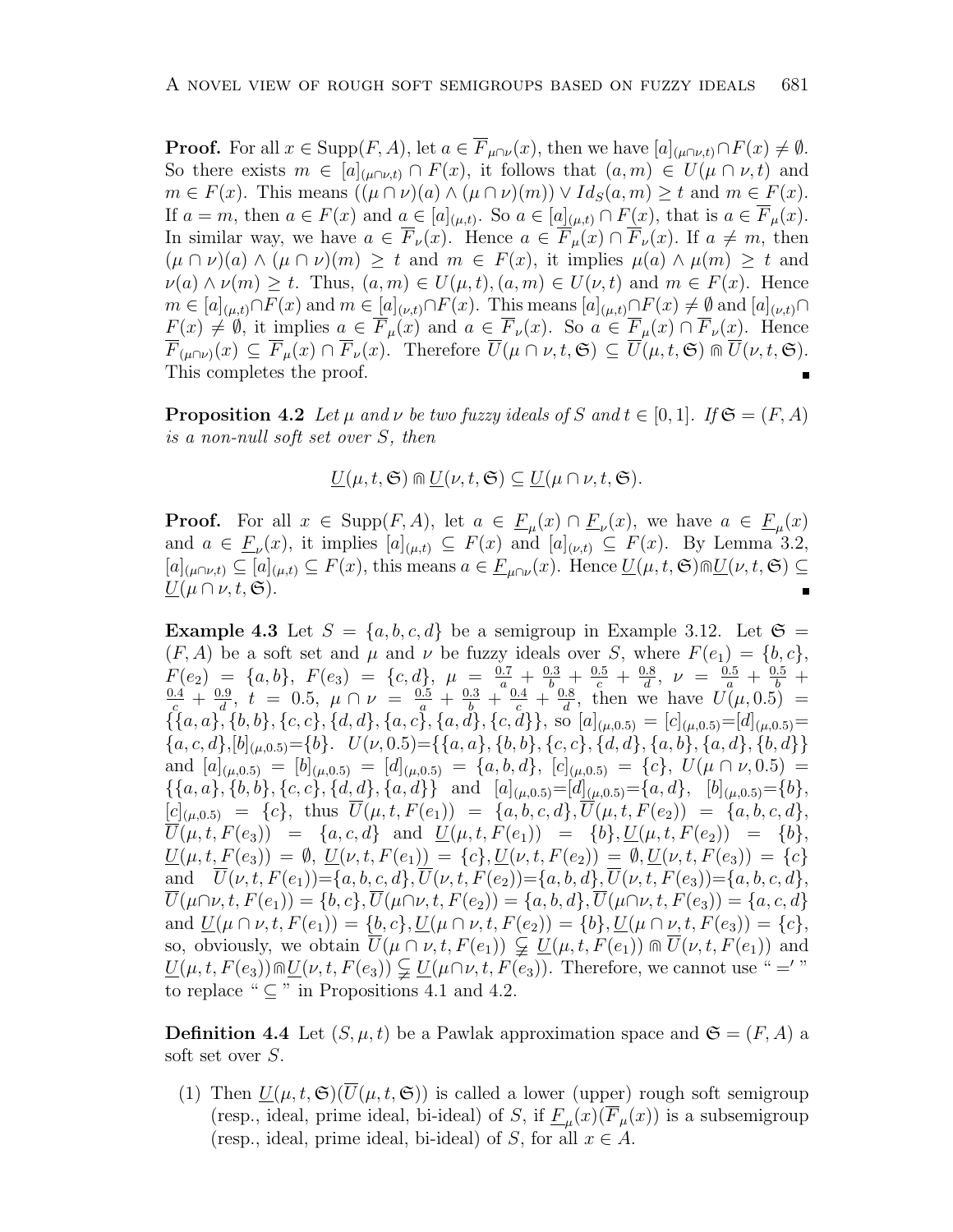(2) Moreover,  $\mathfrak S$  is called a rough soft semigroup (resp., rough soft ideal, rough soft prime ideal, bi-ideal) of *S*, if  $\underline{F}_{\mu}(x)$  and  $\overline{F}_{\mu}(x)$  are subsemigroups (resp., ideals, prime ideals, bi-ideal) of *S* for all  $x \in A$ .

**Theorem 4.5** Let  $(S, \mu, t)$  be a Pawlak approximation space and  $\mathfrak{S} = (F, A)$  a soft semigroup over *S*. Then  $\mathfrak{S} = (F, A)$  is an upper rough soft semigroup of *S*.

**Proof.** For any  $a \in A$ , let  $x_1 \in \overline{F}_{\mu}(a), x_2 \in \overline{F}_{\mu}(a)$ , then  $[x_1]_{(\mu,t)} \cap F(a) \neq \emptyset$ ,  $[x_2]_{(\mu,t)} \cap F(a) \neq \emptyset$ . This means there exist  $b_1 \in [x_1]_{(\mu,t)} \cap F(a), b_2 \in [x_2]_{(\mu,t)} \cap F(a)$ . Thus  $b_1 \in [x_1]_{(\mu,t)}, b_1 \in F(a), b_2 \in [x_2]_{(\mu,t)}, b_2 \in F(a)$  and  $(x_1, b_1) \in U(\mu, t),$  $(x_2, b_2) \in U(\mu, t)$ . Since  $U(\mu, t)$  is a congruence relation on *S*, we have  $(x_1x_2, b_1b_2)$  $\in U(\mu, t)$ , it implies  $[x_1x_2]_{(\mu, t)} = [b_1b_2]_{(\mu, t)}$ . Since  $\mathfrak{S} = (F, A)$  is a soft semigroup over *S*, so  $F(a)$  is an subsemigroup of *S*, so  $b_1b_2 \in F(a)$ . That is  $[b_1b_2]_{(\mu,t)} \cap F(a) \neq \emptyset$ . Hence  $[x_1x_2]_{(\mu,t)} \cap F(a) \neq \emptyset$  and  $x_1x_2 \in \overline{F}_{\mu}(a)$ . Then  $\overline{F}_{\mu}(a)$  is a subsemigroup of *S*. Therefore  $\mathfrak{S} = (F, A)$  is a upper rough soft semigroup over *S*.

**Theorem 4.6** Let  $(S, \mu, t)$  be a Pawlak approximation space and  $\mathfrak{S} = (F, A)$  a soft semigroup over *S*. If  $U(\mu, t)$  is a complete congruence relation on *S* and  $U(\mu, t, \mathfrak{S})$  *is non-null, then*  $\mathfrak{S} = (F, A)$  *is a lower rough soft semigroup of S.* 

**Proof.** For any  $a \in A$ , since  $\underline{U}(\mu, t, \mathfrak{S})$  is non-null, then  $\underline{F}_{\mu}(a) \neq \emptyset$ . Let  $x_1 \in \underline{F}_{\mu}(a), x_2 \in \underline{F}_{\mu}(a),$  then  $[x_1]_{(\mu,t)} \subseteq F(a), [x_2]_{(\mu,t)} \subseteq F(a).$  Since  $U(\mu, t)$ is a complete congruence relation and  $\mathfrak{S} = (F, A)$  is a soft semigroup over *S*, we have  $[x_1 \cdot x_2]_{(\mu,t)} = [x_1]_{(\mu,t)} \cdot [x_2]_{(\mu,t)} \subseteq F(a) \cdot F(a) \subseteq F(a)$ , so  $x_1 \cdot x_2 \in \underline{F}_{\mu}(a)$ , Hence  $\underline{F}_{\mu}(a)$  is an subsemigroup of *S*. Therefore  $\underline{U}(\mu, t, \mathfrak{S})$  is a soft semigroup of *S*.

**Theorem 4.7** Let  $(S, \mu, t)$  be a Pawlak approximation space and  $\mathfrak{S} = (F, A)$  and *idealistic soft semigroup over S.* Then  $\mathfrak{S} = (F, A)$  *is an upper rough soft ideal of S.* 

**Proof.** For any  $a \in A$ ,  $x \in \overline{F}_\mu(a)$ ,  $m \in S$ , since  $\mathfrak{S} = (F, A)$  an idealistic soft semigroup over *S*, according to Theorem 4.5, we can obtain that  $U(\mu, t, \mathfrak{S})$  is a soft semigroup of *S*. In the following, we only prove the properties of left (right). *x* ∈  $\overline{F}_{\mu}(a)$ , so we have  $[x]_{(\mu,t)} \cap F(a) \neq \emptyset$ . Now let  $n \in [x]_{(\mu,t)} \cap F(a)$ , then we have  $(n, x) \in U(\mu, t)$ , and  $n \in F(a)$ , Since  $U(\mu, t)$  is a congruence relation on *S*, so  $(mn, mx) \in U(\mu, t)$ , we have  $[mn]_{(\mu, t)} = [mx]_{(\mu, t)}$ . For  $n \in F(a), m \in S$ , and  $F(a)$  is a ideal of *S*, then we have  $mn \in F(a)$ , so  $[mx]_{(\mu,t)} \cap F(a) \neq \emptyset$ , so  $mx \in \overline{F}_\mu(a)$ . Therefore,  $\overline{F}_\mu(a)$  is a left ideal, we can prove  $\overline{F}_\mu(a)$  in the similar way. On balance,  $\overline{F}_{\mu}(a)$  is an ideal of *S*. Then  $\mathfrak{S} = (F, A)$  is an upper rough soft ideal of *S*.

**Theorem 4.8** Let  $(S, \mu, t)$  be a Pawlak approximation space and  $\mathfrak{S} = (F, A)$  and *idealistic soft semigroup over S. If*  $U(\mu, t)$  *is a complete congruence relation on S* and  $\underline{U}(\mu, t, \mathfrak{S})$  *is non-null, then*  $\mathfrak{S} = (F, A)$  *is a lower rough soft ideal of S.* 

**Proof.** For any  $a \in A$ , since  $\mathfrak{S} = (F, A)$  an idealistic soft semigroup over *S*, then  $F(a)$  is an ideal of *S*. Since  $\underline{U}(\mu, t, \mathfrak{S})$  is non-null, then  $\underline{F}_{\mu}(a) \neq \emptyset$ . Let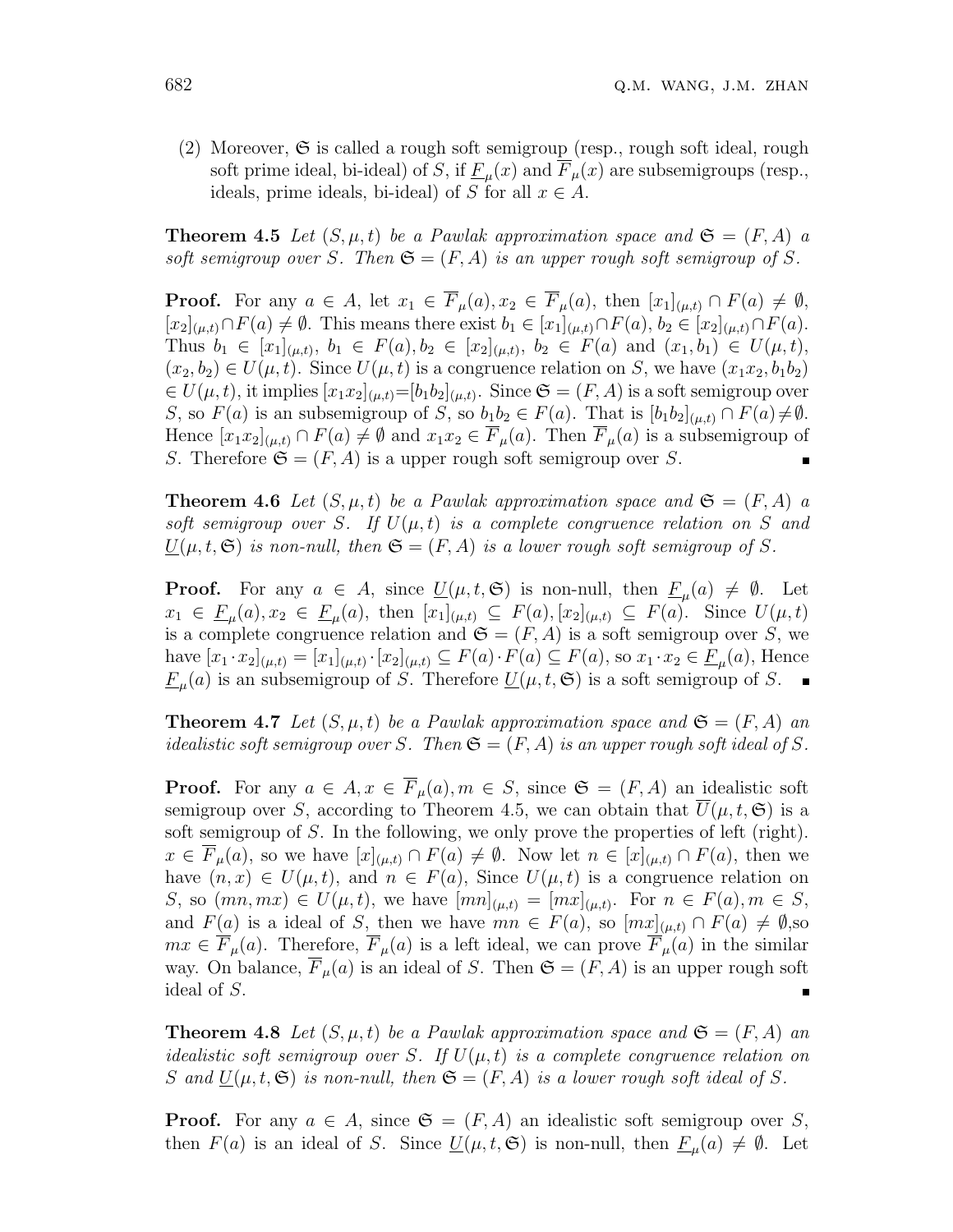$m \in \underline{F}_{\mu}(a), x \in S$ , then  $[m]_{(\mu,t)} \subseteq F(a)$ . Since  $U(\mu, t)$  is a complete congruence relation on *S*, then  $[mx]_{(\mu,t)} = [m]_{(\mu,t)} \cdot [n]_{(\mu,t)} \subseteq F(a) \cdot S \subseteq F(a)$ , and so  $mx \in$ *F<sub>µ</sub>*(*a*). Similarly, we can prove that  $xm \in F_{\mu}(a)$ . This means  $F_{\mu}(a)$  is an ideal of *S*. Hence  $\underline{U}(\mu, t, \mathfrak{S})$  is a soft ideal of *S*.

**Theorem 4.9** Let  $(S, \mu, t)$  be a Pawlak approximation space and  $\mathfrak{S} = (F, A)$  a *prime idealistic soft semigroup over S. If*  $U(\mu, t)$  *is a complete congruence relation over S, then*  $\mathfrak{S} = (F, A)$  *is an upper rough soft prime ideal of S.* 

**Proof.** Since  $\mathfrak{S} = (F, A)$  is prime idealistic soft semigroup over *S*, then for all  $a \in A$ ,  $F(a)$  is a prime ideal of *S*. By Theorem 4.7, we know  $\overline{F}_{\mu}(a)$  is an ideal of *S*. Let  $ab \in \overline{F}_{\mu}(a)$  for some  $a, b \in S$ , since  $U(\mu, t)$  is a complete congruence relation on *S*, then we have  $[a]_{(\mu,t)} \cdot [b]_{(\mu,t)} \cap F(a) = [ab]_{(\mu,t)} \cap F(a) \neq \emptyset$ . So there exist  $x_1 \in [a]_{(\mu,t)}, x_2 \in [b]_{(\mu,t)}$  such that  $x_1 \cdot x_2 \in F(a)$ . Since  $F(a)$  is a prime ideal of *S*, then we have  $x_1 \in F(a)$  or  $x_2 \in F(a)$ . Thus  $[a]_{(\mu,t)} \cap F(a) \neq \emptyset$  or  $[b]_{(\mu,t)} \cap F(a) \neq \emptyset$ , and so  $a \in \overline{F}_{\mu}(a)$  or  $b \in \overline{F}_{\mu}(a)$ . Hence  $\overline{F}_{\mu}(a)$  is a prime ideal of *S*. Thus  $\mathfrak{S} = (F, A)$  is an upper rough soft prime ideal of *S*.

**Example 4.10** Let  $S = \{a, b, c, d, e\}$  be a semigroup and "<sup>*\**</sup>" a operation defined by the table:

|  |  | $\cdot$   a b c d e                                                                                                                                                                     |  |
|--|--|-----------------------------------------------------------------------------------------------------------------------------------------------------------------------------------------|--|
|  |  |                                                                                                                                                                                         |  |
|  |  | $\begin{array}{c cccccc} a & b & b & d & d & d & d \\ b & b & b & d & d & d & d \\ c & d & d & c & d & c & d \\ d & d & d & d & d & d & d \\ e & d & d & c & d & c & d & c \end{array}$ |  |
|  |  |                                                                                                                                                                                         |  |
|  |  |                                                                                                                                                                                         |  |
|  |  |                                                                                                                                                                                         |  |

Let  $\mu = \frac{0.4}{a} + \frac{0.7}{b} + \frac{0.5}{c} + \frac{0.9}{d} + \frac{0.1}{e}$  $\frac{d}{e}$  be a fuzzy set of *S*,  $\mu$  is a fuzzy ideal of *S*. Let  $t = 0.5$ , then  $U(\mu; 0.5) = \{(a, a), (b, b), (c, c), (d, d), (e, e), (b, c), (b, d)\}\$ , so  $[a]_{(\mu, 0.5)} = \{a\},\$  $[b]_{(\mu,0.5)} = [c]_{(\mu,0.5)} = [d]_{(\mu,0.5)} = \{b, c, d\}, [e]_{(\mu,0.5)} = \{e\}.$  And let  $\mathfrak{S} = (F, A)$ be a soft set over *S*,  $A = \{x_1, x_2\}$ ,  $F(x_1) = \{b, e\}$ ,  $F(x_2) = \{a, b, e\}$ . Then we have  $\underline{F}_{\mu}(x_1) = \{e\}, \underline{F}_{\mu}(x_2) = \{a, e\}, F_{\mu}(x_1) = \{b, c, d, e\}, F_{\mu}(x_2) = \{a, b, c, d, e\}.$ Obviously, we have  $\underline{F}_{\mu}(x_2), F_{\mu}(x_1), F_{\mu}(x_2)$  are ideals of *S*, but  $\underline{F}_{\mu}(x_1)$  is not a ideal of *S*. Therefore, we say  $\mathfrak{S}$  is a upper rough ideal of *S*, but it is not a lower rough ideal of *S*.

**Theorem 4.11** Let  $(S, \mu, t)$  be a Pawlak approximation space and  $\mathfrak{S} = (F, A)$  a *prime idealistic soft semigroup over*  $S$ *. If*  $U(\mu, t)$  *is a complete congruence relation on S* and  $U(\mu, t, \mathfrak{S})$  *is non-null, then*  $\mathfrak{S} = (F, A)$  *is a lower rough soft prime ideal of S.*

**Proof.** Since  $\mathfrak{S} = (F, A)$  is prime idealistic soft semigroup over *S*, then for all  $a \in A$ ,  $F(a)$  is a prime ideal of *S*. By Theorem 4.6, we know  $\underline{F}_{\mu}(a)$  is an ideal of *S*. Let  $x_1 \cdot x_2 \in \underline{F}_{\mu}(a)$  for some  $x_1, x_2 \in S$ , since  $U(\mu, t)$  is a congruence relation over *S*, then we have  $[x_1]_{(\mu,t)} \cdot [x_2]_{(\mu,t)} = [x_1 \cdot x_2]_{(\mu,t)} \subseteq F(a)$ . We suppose that  $\underline{F}_{\mu}(a)$  is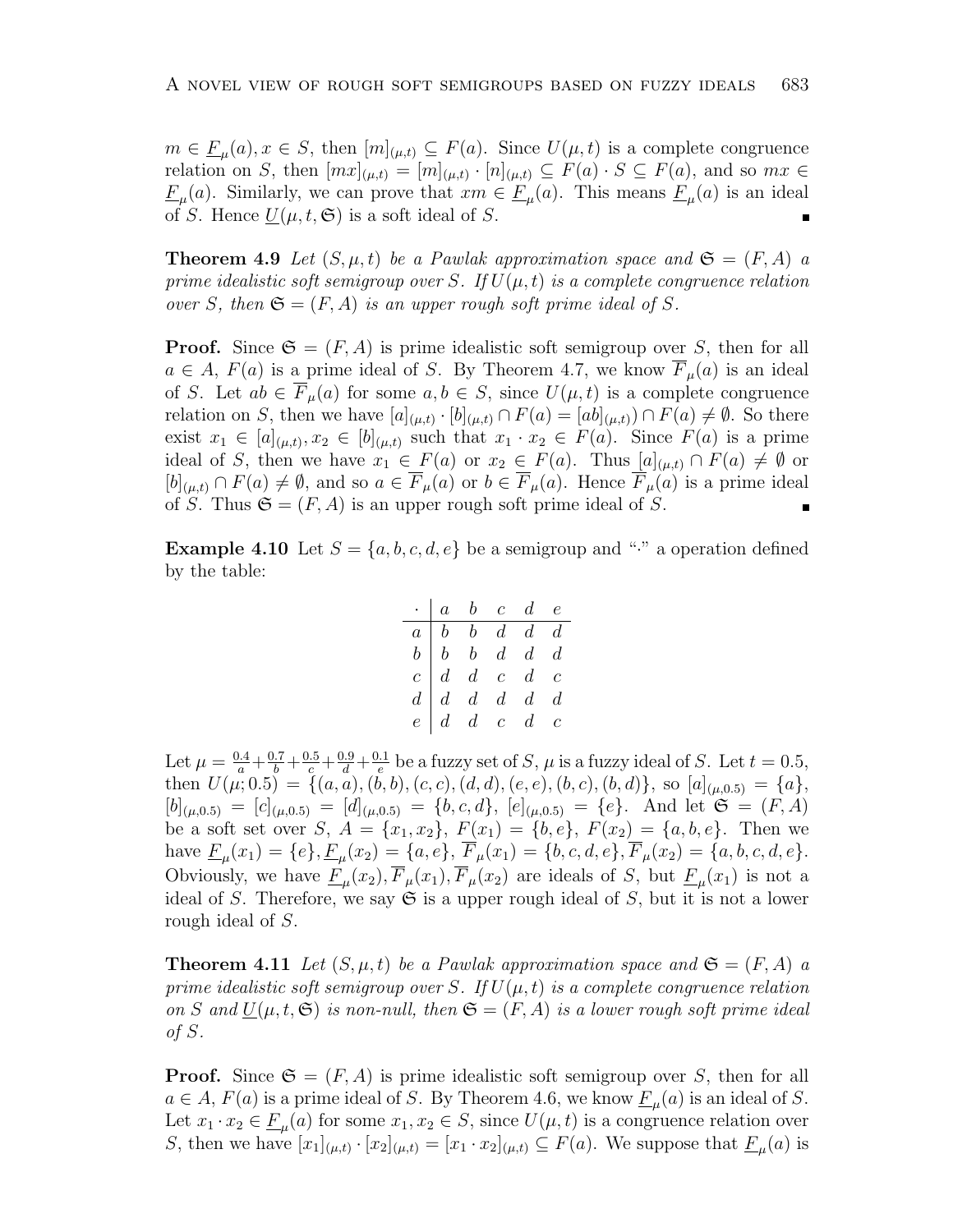not a prime ideal of *S*, then there exist  $x_1, x_2 \in S$  such that  $x_1 \cdot x_2 \in \underline{F}_{\mu}(a)$  but  $x_1 \notin \underline{F}_{\mu}(a), x_2 \notin \underline{F}_{\mu}(a)$ . Thus  $[x_1]_{(\mu,t)} \nsubseteq F(a), [x_2]_{(\mu,t)} \nsubseteq F(a)$ , then exist  $x_1 \in$  $[x_1]_{(\mu,t)}, x'_1 \notin F(a), x'_2 \in [x_2]_{(\mu,t)}, x'_2 \notin F(a).$  Thus  $x'_1 \cdot x'_2 \in [x_1]_{(\mu,t)} \cdot [x_2]_{(\mu,t)} \subseteq F(a).$ Since  $F(a)$  is a prime ideal of *S*, we have  $x'_{1} \in F(a)$  or  $x'_{2} \in F(a)$ . It contradicts the supposition. Hence  $\mathfrak{S} = (F, A)$  is a lower rough soft prime ideal of S.

**Theorem 4.12** Let  $(S, \mu, t)$  be a Pawlak approximation space and  $\mathfrak{S} = (F, A)$ *a bi-idealistic soft semigroup over S. If*  $U(\mu, t)$  *is a congruence relation over S, then*  $\overline{U}(\mu, t, \mathfrak{S})$  *is a soft bi-ideal of S.* 

**Proof.** Since  $\mathfrak{S} = (F, A)$  is bi-idealistic soft semigroup over *S*, then for all  $a \in A$ ,  $F(a)$  is a bi-ideal of *S*, that is  $F(a)$  is a subsemigroup of *S* and  $F(a)$  *·*  $S \cdot F(a) \subseteq F(a)$ . By Theorem 4.5, we know  $\overline{F}_{\mu}(a)$  is a subsemigroup of *S*. Let  $y \in \overline{F}_{\mu}(a) \cdot S \cdot \overline{F}_{\mu}(a)$ , there exists  $m \in \overline{F}_{\mu}(a), s \in S, n \in \overline{F}_{\mu}(a)$  such that *y* = *msn*, let  $k \in [m]_{(\mu,t)} \cap F(a) \neq \emptyset$  and  $l \in [n]_{(\mu,t)} \cap F(a) \neq \emptyset$ , then we have  $[k, m] \in U(\mu, t), [l, n] \in U(\mu, t), [ksl, msn] \in U(\mu, t),$  so  $ksl \in [msn]_{(\mu, t)}$  and  $ksl \in F(a) \cdot S \cdot F(a) \subseteq F(a)$ , therefore  $[y]_{(\mu,t)} = [msn]_{(\mu,t)} \cap F(a) \neq \emptyset$ ,  $y \in \overline{F}_{\mu}(a)$ . We have  $\overline{F}_{\mu}(a) \cdot S \cdot \overline{F}_{\mu}(a) \subseteq \overline{F}_{\mu}(a)$ . Then  $\overline{U}(\mu, t, \mathfrak{S})$  is a soft bi-ideal of *S*.

**Theorem 4.13** Let  $(S, \mu, t)$  be a Pawlak approximation space and  $\mathfrak{S} = (F, A)$  a *bi-idealistic soft semigroup over S. If*  $U(\mu, t)$  *is a complete congruence relation over S* and  $U(\mu, t, \mathfrak{S}) \neq \emptyset$ .  $\mathfrak{S} = (F, A)$  is a lower rough soft bi-ideal of *S*.

**Proof.** Since  $\mathfrak{S} = (F, A)$  is bi-idealistic soft semigroup over *S*, then for all  $a \in A$ ,  $F(a)$  is a bi-ideal of *S*, that is  $F(a)$  is a subsemigroup of *S* and  $F(a)$  *·*  $S \cdot F(a) \subseteq F(a)$ . By Theorem 4.6, we know  $\underline{F}_{\mu}(a)$  is a subsemigroup of *S*. Let  $y \in \underline{F}_{\mu}(a) \cdot S \cdot \underline{F}_{\mu}(a)$ , there exists  $m \in \underline{F}_{\mu}(a), s \in S, n \in \underline{F}_{\mu}(a)$  such that *y* = *msn*, let  $[m]_{(\mu,t)}$  ⊆  $F(a)$  and  $[n]_{(\mu,t)}$  ⊆  $F(a)$ , since  $\mathfrak{S} = (F, A)$  a bi-idealistic soft semigroup over *S* and  $U(\mu, t)$  is a complete congruence relation on *S*, then we have  $[m]_{(\mu,t)} \cdot s \cdot [n]_{(\mu,t)} \subseteq [m]_{(\mu,t)} \cdot [s]_{(\mu,t)} \cdot [n]_{(\mu,t)} = [msn]_{(\mu,t)} \subseteq F(a) \cdot S \cdot F(a) \subseteq F(a),$ so  $[y]_{(\mu,t)} \subseteq F(a)$ , therefore  $y \in \underline{F}_{\mu}(a)$ . Therefore,  $\mathfrak{S} = (F, A)$  is a lower rough soft bi-ideal of *S*.

**Acknowledgments.** This research is partially supported by NNSFC (11561023).

### **References**

- [1] AKTAS, H., CAĞMAN, N., *Soft sets and soft groups*, Inform. Sci., 177 (2007), 2726-2735.
- [2] Ali, M.I., Davvaz, B., Shabir, M., *Some properties of generalized rough sets*, Inform. Sci., 224 (2013), 170-179.
- [3] Davvaz, B., *Roughness in rings*, Inform. Sci., 164 (2004) 147-163.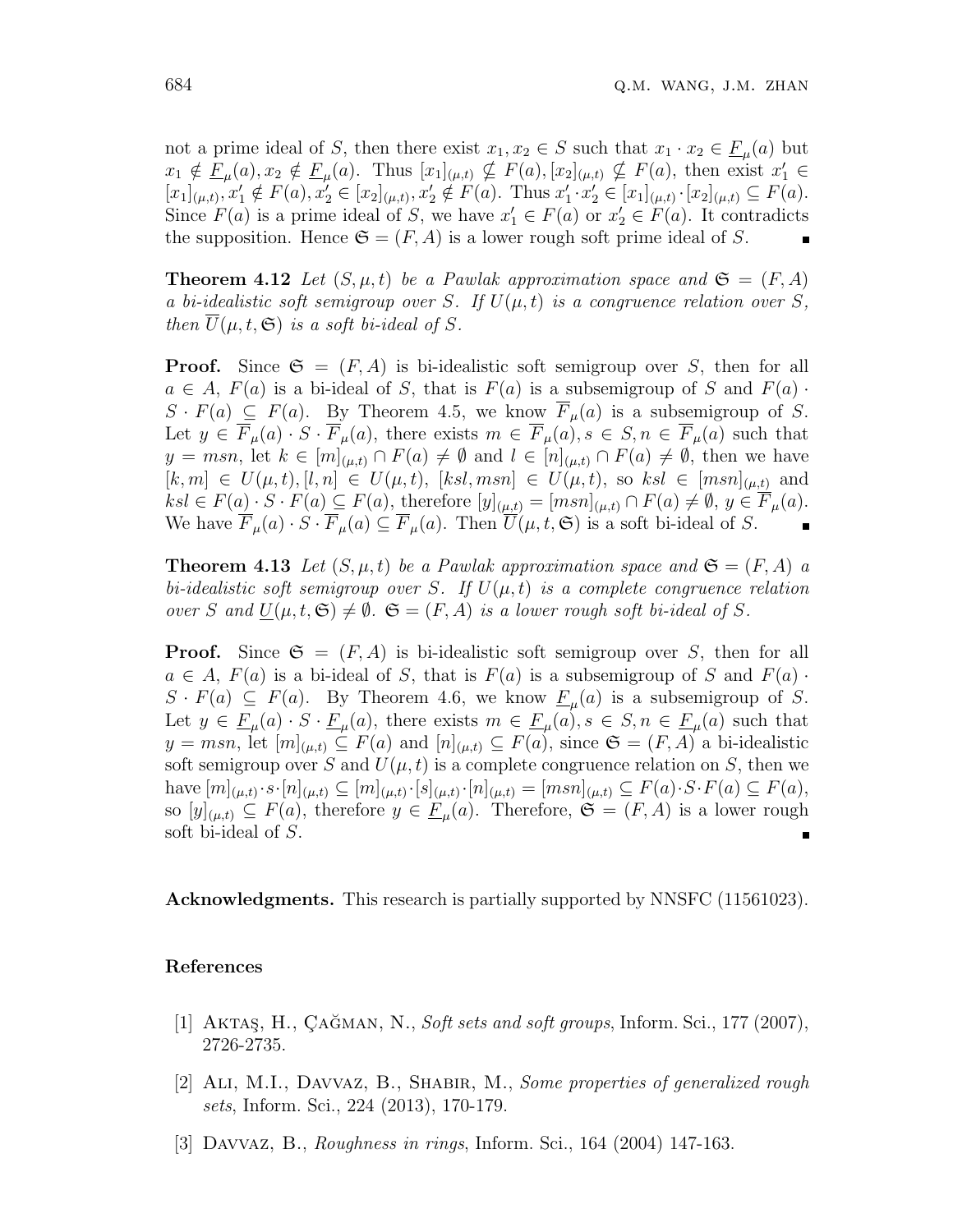- [4] Feng, F., Ali, M.I., Shabir, M., *Soft relations applied to semigroups*, Filomat., 27 (2013), 1183-1196.
- [5] Feng, F., Jun, Y.B., Zhao, X., *Soft semirings*, Comput. Math. Appl., 56 (2008), 2621-2628.
- [6] Feng, F., Li, Y., *Soft subsets and soft product operations*, Inform. Sci., 232 (2013), 44-57.
- [7] Jun, Y.B., *Roughness of gamma-subsemigroups/ideals in gammasubsemigroups*, Bull. Korean Math. Soc., 40 (2003), 531-536.
- [8] Jun, Y.B., *Soft BCK/BCI-algebras*, Comput. Math. Appl., 56 (2008), 1408- 1413.
- [9] Kuroki, N., *Rough ideals in semigroups*, Inform. Sci., 100 (1997), 139-163.
- [10] Kim, C.S., Kang, J.G., Kim, J.S., *Uni-soft (quasi) ideals of semigroups*, Appl. Math. Sci., 7 (2013), 2455-2468.
- [11] Molodtsov, D., *Soft set theory first results*, Comput. Math. Appl., 37 (1999), 19-31.
- [12] Maji, P.K., Biswas, R., Roy, A.R., *Soft set theory*, Comput. Math. Appl., 45 (2003), 555-562.
- [13] Maji, P.K., Roy, A.R., Biswas, R., *An application of soft sets in a decision making problem*, Comput. Math. Appl., 44 (2002), 1077-1083.
- [14] Pawlak, Z., *Rough sets*, Int. J. Inf. Comp. Sci., 11 (1982), 341-356.
- [15] Shabir, M., Ali, A., *On soft ternary semigroups*, Ann. Fuzzy Math. Inform., 3 (2012), 39-59.
- [16] Wang, Q., Zhan, J., *Rough semigroups and rough fuzzy semigroups based on fuzzy ideals*, Open Math., 2017, in press.
- [17] Xiao, Q., Zhang, Z., *Rough prime ideals and rough fuzzy prime ideals in semigroups*, Inform. Sci., 176 (2006), 725-733.
- [18] Zhan, J., Davvaz, B., *A kind of new rough set: Rough soft sets and rough soft rings*, J. Intell. Fuzzy Syst., 30 (2016), 475-483.
- [19] Zhang, X., Dai, J., Yu, Y., *On the union and intersection operations of rough sets based on various approximation spaces*, Inform. Sci., 292 (2015), 214-229.
- [20] Zhan, J., Liu, Q., Davvaz, B., *A new rough set theory: rough soft hemirings*, J. Intell. Fuzzy Syst., 28 (2015), 1687-1697.